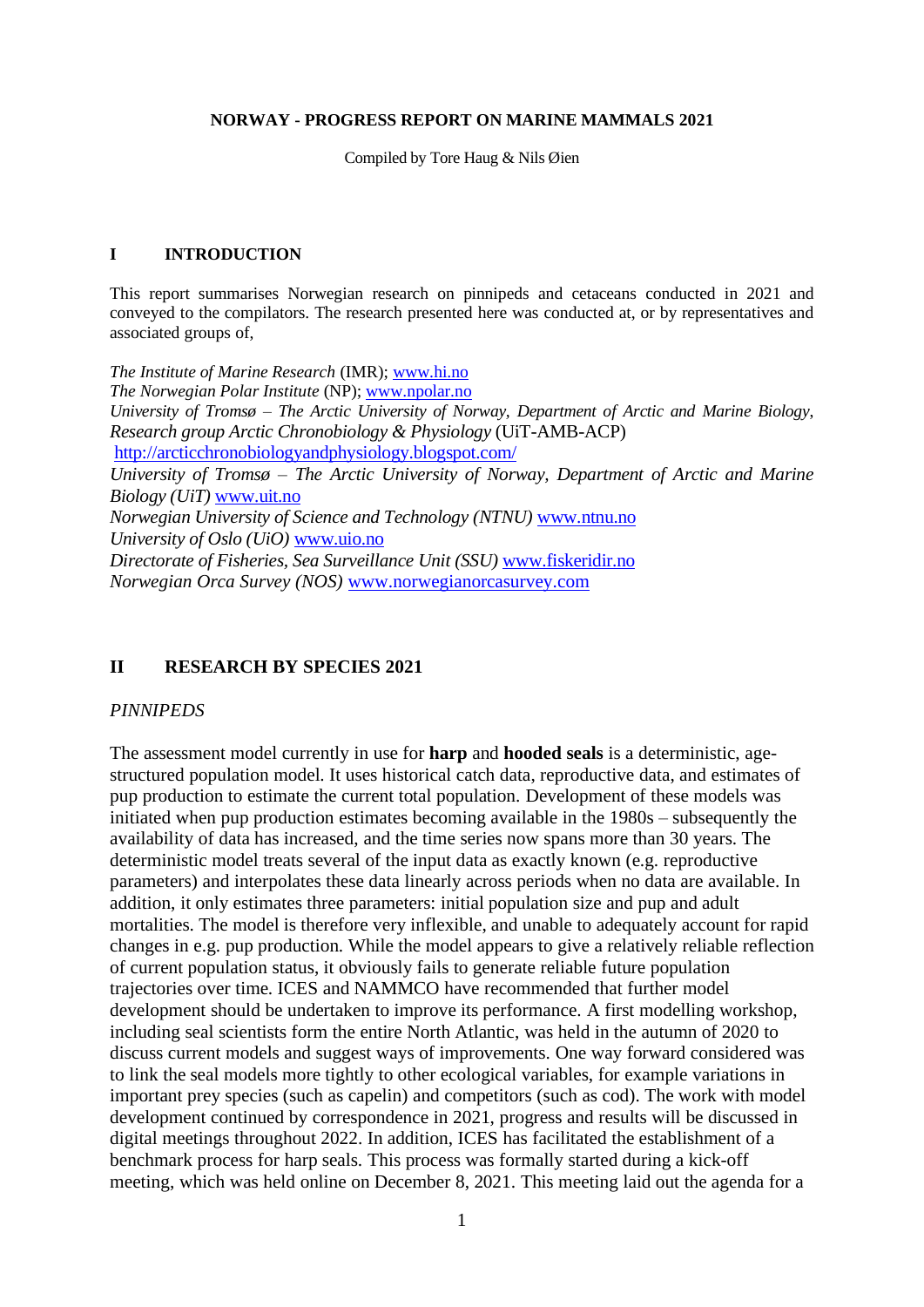full year of preparatory work that will lead up to a face-to-face benchmark meeting to be held in December 2022. The envisaged outcome of this benchmark meeting will be an improved assessment approach centred around a modified version of the existing population model. Based on this improved assessment model, the research team will then meet to discuss the validity of existing reference points and harvest control rules, and the potential need to update these. Finally, the Joint ICES/NAFO/NAMMCO Working Group of Harp and Hooded Seals (WGHARP) will meet during autumn in 2023 to implement the new management tools, to discuss and include new data, and to develop new advice for the management of harp and hooded seals. (IMR)

In a study aimed to reconstruct trophic ecology, **harp seal** teeth collected in the 1990s from the Northwest Atlantic were analyzed for bulk stable carbon and nitrogen isotopes ( $\delta^{13}C_{bulk}$ and  $\delta^{15}N_{bulk}$ ), and compound-specific stable nitrogen isotopes of amino acids ( $\delta^{15}N_{AA}$ ) for the first time. A fine-scale, annual growth layer group (GLG) dentine sub-sampling method corresponding to the second and third year of life was developed. In accordance with previous diet studies, while there was individual variability in  $\delta^{15}N_{bulk}$ ,  $\delta^{13}C_{bulk}$  and  $\delta^{15}N_{AA}$ measurements, no significant differences in isotopic niche widths between males and females, or between GLGs were detected. Relative trophic position was calculated as the baseline-corrected  $\delta^{15}N_{AA}$  values using trophic (glutamic acid) and source (phenylalanine and glycine) amino acids. Variability was measured between individuals in their relative trophic position, but within individual variability was low, suggesting that they fed at the same trophic level over these two years of life. These novel  $\delta^{15}N_{AA}$  data may therefore suggest individual, specialist harp seal foraging behavior in sub-adults. These results show that compound-specific stable isotope signatures of archived, inert predator tissues can be used as tools for the retrospective reconstruction of trophic interactions on broad spatiotemporal scales. (IMR, UiT)

Sea-ice declines in the European Arctic have led to substantial changes in marine food webs. To better understand the biological implications of these changes, a study was conducted where the contributions of ice-associated and pelagic carbon sources to the diets of **harp** and **ringed seals** were quantified using compound-specific stable isotope ratios of fatty acids in specific primary producer biomarkers derived from sea-ice algae and phytoplankton. Comparison of fatty acid patterns between these two seal species indicated clear dietary separation, while the compound-specific stable isotope ratios of the same fatty acids showed partial overlap. These findings suggest that harp and ringed seals target different prey sources, yet their prey rely on ice and pelagic primary production in similar ways. From Bayesian stable isotope mixing models, it was estimated that relative contributions of sympagic and pelagic carbon in seal blubber was an average of 69% and 31% for harp seals, and 72% and 28% for ringed seals, respectively. The similarity in the Bayesian estimations also indicates overlapping carbon sourcing by these 2 species. These findings demonstrate that the seasonal ice- associated carbon pathway contributes substantially to the diets of both harp and ringed seals. (UiT, IMR, NP)

In a study addressing animal welfare issues in the Norwegian seal hunt, the relative effectiveness of a rapidly expanding Bonded hunting bullet and an explosively expanding Varmint bullet were investigated in the young **harp seal** hunt. The study was conducted as an open, controlled and randomized parallel group designed field trial. The animals were prerandomized (1:1) into one explosively expanding (Varmint) and one expanding (Bonded) bullet type group, with 75 animals in each. The study sample consisted of young, weaned harp seals, 2–7 weeks of age, of both sexes, from the Greenland Sea harp seal population. The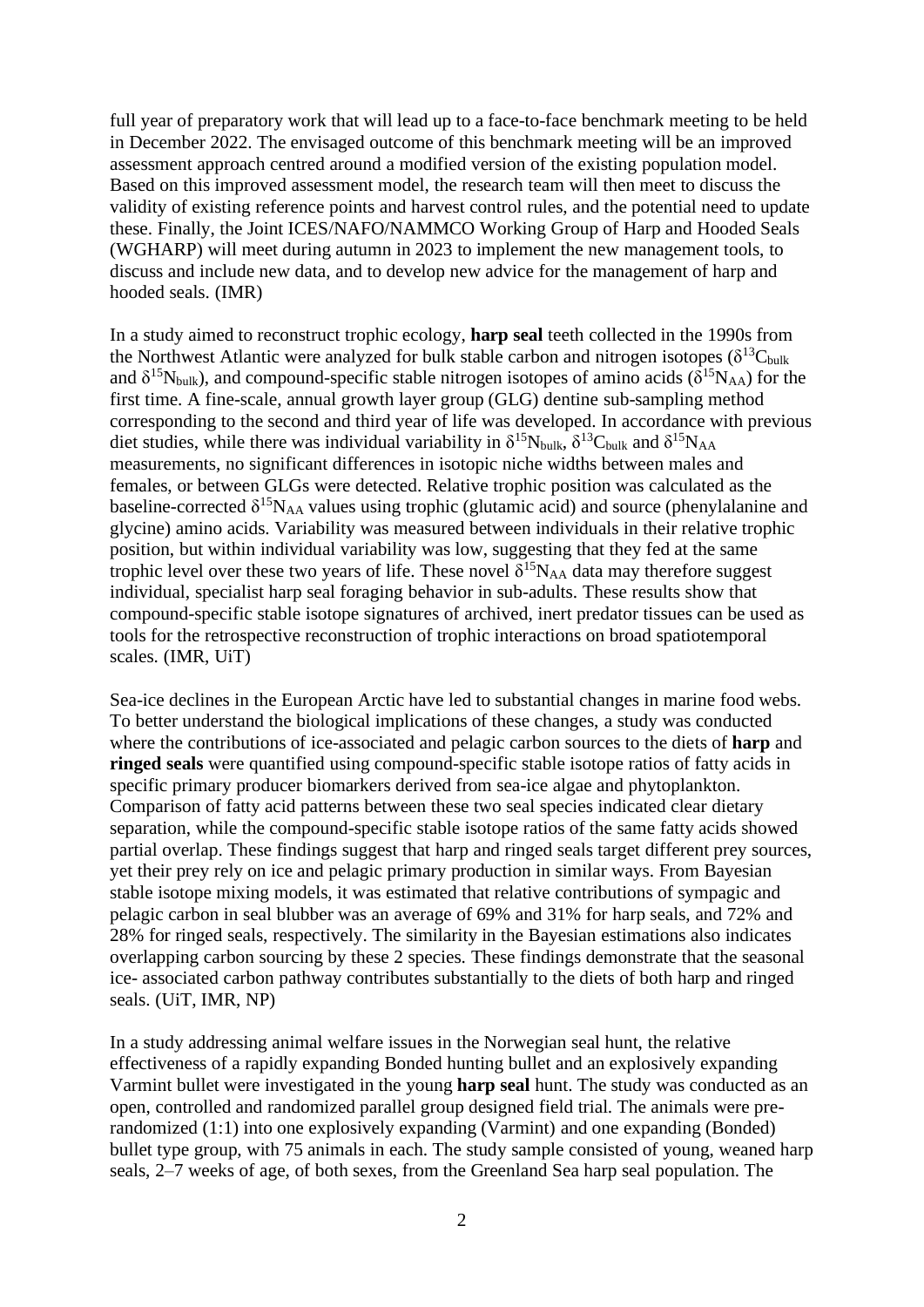study was conducted during the regular hunt. Instantaneous death rate (IDR) and time to death (TTD) were the main variables. The observed IDR was 84% in both bullet groups. Correcting for Weather Condition Index, the IDR for the Varmint bullet was significantly higher compared to the Bonded. The mean TTD was shortest in the Varmint group, but the difference did not reach significance. Compared to the Bonded, a significantly higher total cranial damage score and bleeding intensity, and significantly lower frequencies of bullet exit wounds were detected in the Varmint group. The *post mortem* reflex movements caused by the Varmint bullet were significantly more powerful with longer duration and higher frequencies of clonic contractions. In conclusion, the results indicate a higher effectiveness of the Varmint bullet relative to the Bonded. The Varmint bullet may thus improve animal welfare in the hunt of young harp seals. (IMR)

During the 2021 annual UiT-AMB-ACP research cruise with *R/V "Helmer Hanssen"* physiological studies of **harp seals** and **hooded seals** from the Greenland Sea stocks were conducted. (UiT):

- **- Harp seal** studies involved the capture of 5 adult females that were used in a MSc-project dealing with validation of the tritiated water technique for determination of body composition. Livecaptured animals were injected with a tritiated water dose and blood samples collected and analysed according to established procedures. The animals were thereafter culled and dissected, for comparison of indirect (calculated) vs. direct (weighing) determinations of body composition. The results of this validation study are important in any future use of non-terminal, tritiatedwater-based studies of body composition in this or related species.
- **-** Four adult **hooded seals** were culled and used for further studies of mechanisms underlying cerebral hypoxia tolerance in this species. Samples of their visual cortex were incubated *in vitro* under normoxic and hypoxic conditions, also including re-oxygenation of hypoxia-incubated samples (thus, simulating non-diving, diving, and recovery-after-diving states, respectively). They were subsequently shock-frozen, to be used for metabolomic studies of differences in the use of metabolic pathways in the three different oxygenation states, in a collaboration between the University of Hamburg, Germany, and UIT-AMB-ACP.
- **-** Brain samples from the same **hooded seals** were also used for cell dissociation, for development of techniques for the culturing of glia cells (astrocytes) and neurons. These activities aim to allow future detailed genetic/molecular studies of different brain cell types and their functional characteristics, without the need to cull additional seals to access fresh brain tissue every time. Cell-specific studies are important in disentangling the metabolic roles of two key neural cell types and by what mechanisms they contribute to the high cerebral hypoxia tolerance that is typical of diving mammals.
- **- Hooded seal** pups were also culled for detailed studies of the thermogenic role of skeletal muscle in early life. Skeletal muscle samples were collected from three different muscles and preserved by different techniques (frozen in liquid  $N_2$ , preserved in RNA later and in paraformal dehyde (PFA), for later genetic and molecular analyses. Similar samples were collected from 4 newborn pups, four weaned pups and from the four adult hooded seals, mentioned above. Additional samples were collected for comparative purposes from harp seal pups (i.e., pups of the abovementioned adult female harp seals). This is a MSc project conducted in collaboration between the University of Veterinary Medicine, Vienna, Austria, and UiT-AMB-ACP.
- **-** Additionally, 6 weaned **hooded seal** pups were live-captured and used in further studies of physiological adaptations to the post-weaning fast, with regard to both metabolic and osmoregulatory functions, in a MSc-project that was completed in the research animal facilities at UiT.

**Harbor seals** assessments were carried out along the entire mainland Norwegian coast during molt in 1996-1999, 2003-2006 and 2008-2015. In 2016, new harbor seal counts along the coast started in south, Norwegian Skagerrak, and were continued along the coast north to Finnmark in August 2021. Results show that numbers of harbor seals in Norwegian Skagerrak have increased to approximately the levels before the PDV-outbreak in 2002. At the west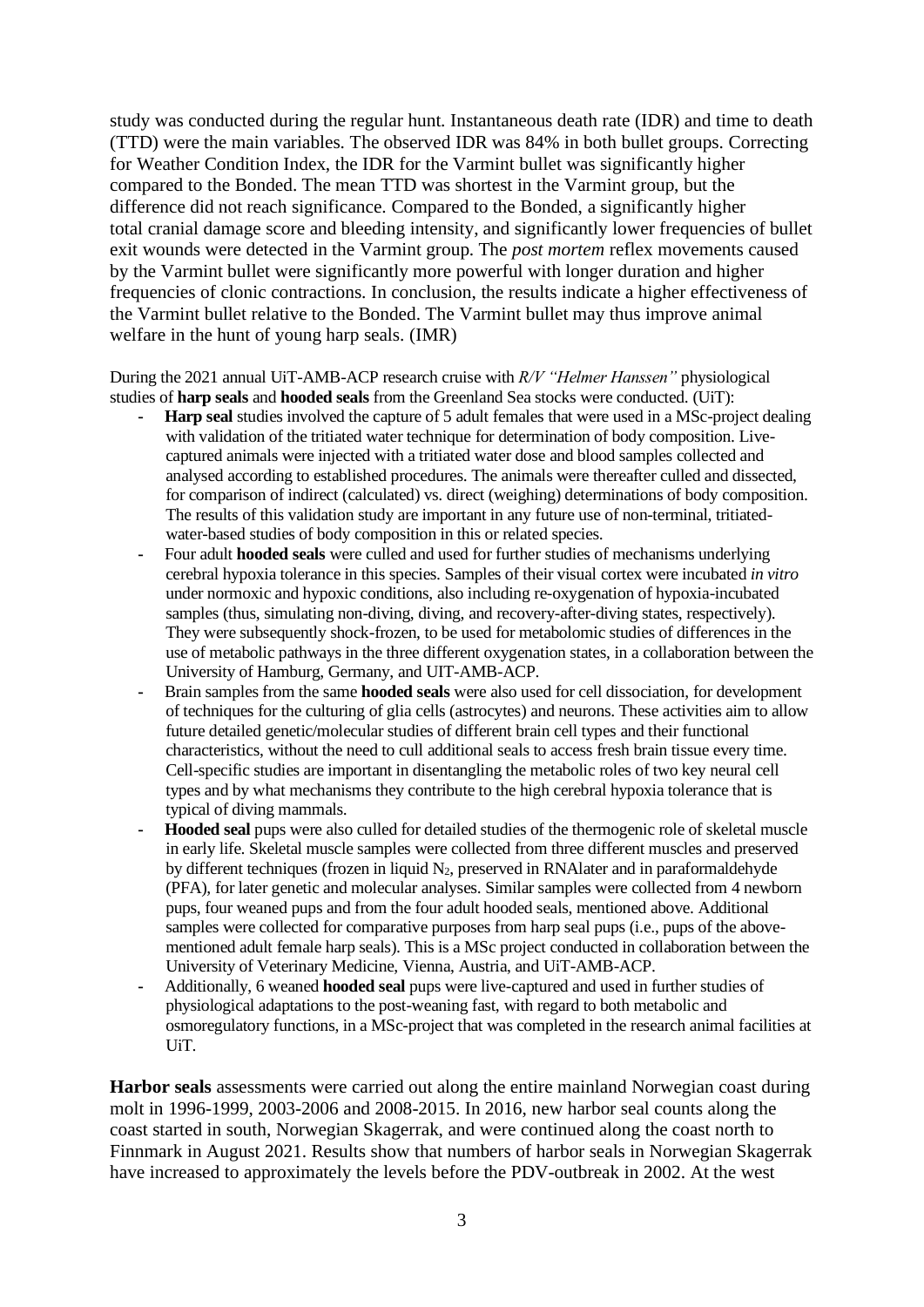coast south of Stad (62°N) the numbers are slightly lower than in the first counting period 1996-1999. North of Stad, harbor seals have decreased in numbers in the counties Møre and Romsdal, Trøndelag and Nordland compared with results in 1996-1999. In Troms, the numbers increased from ca 560 in 1996-1999 to ca 990 in 2008-2015 but was reduced to 760 in 2020. In Finnmark, the total harbor seal numbers increased by 14% since 2008-2015 to ca 1120 in 2021. The total minimum numbers of harbor seals were ca 6960 along the Norwegian coast in 2016-2021, which is close to the Target Level of 7000 harbor seals.(IMR)

**Grey seal** pup production was estimated in Troms and Finnmark in November-December 2021, which finished the grey seal pup counts along the Norwegian coast in the period 2017- 2021. Preliminary results showed a reduction of pups born in Troms by ca 25% from 65 pups in 2016 to 49 pups in 2021. The pup production in Finnmark increased by ca 9.7% from 206 pups in 2015 to 226 pups in 2021. Total grey seal abundance modelling will be carried out in 2022. (IMR)

Forty **walruses** were previously equipped with GPS loggers (20 in 2014 and 20 in 2015) on their tusks. These loggers log one GPS position per h and download these data to receiving stations that are places on different haul-out sites (in masts that were initially deployed for a camera surveillance project). The longevity of the batteries in the loggers should be minimum 5 years. The receiving stations were visited and serviced autumn 2021 and GPS data from walruses were collected. This project is mainly funded by the Norwegian-Russian Environmental Commission in addition to internal funding. (NP)

As part of a new Norwegian Research Council funded project entitled: Arctic marine mammals in a time of climate change: a Kongsfjorden Case Study (ARK) **ringed**, **bearded** and **harbor seals** are equipped with biologging instruments in Kongsfjorden to study space use and potential competition in this fjord where it seems like the more temperate species (harbour seals) are taking over the area from the more Arctic species (ringed and bearded seals). SMRU tags are used that record and transmit (via UHF to a station on a mountain in the fiord) a GPS position every time a seal is at the surface and also transmits data from every dive, which provides a spatial and temporal resolution of the data that is necessary for this study. Six ringed, one bearded and 10 harbour seals were captured and instrumented. From all animals, samples of blood and blubber were also collected for studies of diet, pollution and health. (NP)

In addition, nineteen **ringed seals** were collected from the Isfjorden area, Svalbard, to the Norwegian Environmental Specimen Bank. Data on morphometrics, age, sex and various tissue are delivered to this Specimen Bank. (NP).

Environmental change and increasing levels of human activity are threats to marine mammals in the Arctic. Identifying marine mammal hot-spots and areas of high species richness are essential to help guide management and conservation efforts. Herein, space use based on biotelemetric tracking devices deployed on 13 species (**ringed seal, bearded seal, harbour seal, walrus, harp seal, hooded seal, polar bear, bowhead whale, narwhal, white whale, blue whale, fin whale and humpback whale,** total = 585 individuals) in the Greenland and northern Barents Seas between 2005 and 2018 is reported. Getis−Ord *Gi*\* hotspots were calculated for each species as well as all species combined, and areas of high species richness were identified for summer/autumn (Jun−Dec), winter/ spring (Jan−May) and the entire year. The marginal ice zone (MIZ) of the Greenland Sea and northern Barents Sea, the waters surrounding the Svalbard Archipelago and a few Northeast Greenland coastal sites were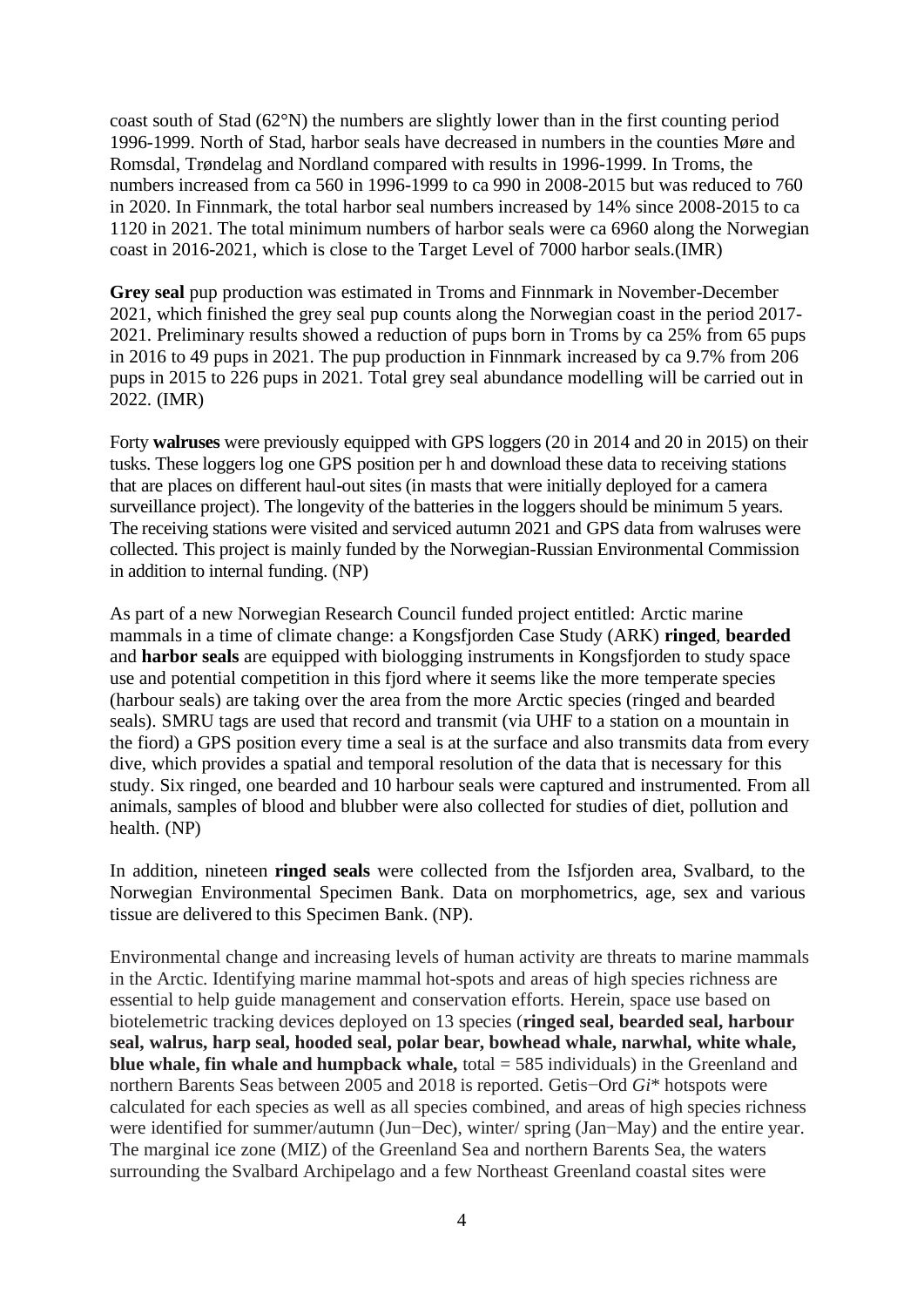identified as key marine mammal hotspots and areas of high species richness in this region. Individual hotspots identified areas important for most of the tagged animals, such as common resting, nursing, moulting and foraging areas. Location hotspots identified areas heavily used by segments of the tagged populations, including denning areas for polar bears and foraging areas. The hotspots identified herein are also important habitats for seabirds and fishes, and thus conservation and management measures targeting these regions would benefit multiple groups of Arctic animals. (IMR, NP, UiT, UiO)

## **CETACEANS**

During the period 8 June to 2 August 2021, a sighting survey was conducted with the chartered vessel *M/S Stålbas* in the Jan Mayen area - the IWC *Small Area CM*. In addition, Hardangerfjorden in western Norway received coverage as part of a feasibility study of surveying for harbour porpoises in inner coastal waters. This was the second year of the six-year survey period 2020- 2025 to cover the northeast Atlantic to provide a new abundance estimate of **minke whales** every sixth year as part of the management scheme established for this species. A total of about 2,640 nautical miles was surveyed with independent double platforms on primary effort in the three blocks CM1-CM3. During primary search effort, the number of observations from the primary platform (crow's nest) was 55 sightings of **minke whales**. Sightings of other cetacean species include **fin whales** (18 primary sightings), **humpback whales** (13 primary sighting), **blue whales** (5 sightings), **sei whale** (1 sighting), **Northern bottlenose whales** (35 sightings), **sperm whales** (11 sightings), **white-beaked dolphins** (5 sightings), **killer whales** (9 primary sightings), **pilot whale** (1 sighting) and h**arbour porpoise** (1 primary sighting). (IMR).

**Minke whale** catch data for the 2021 season have been computerised and evaluated. (IMR)

A study on measurement errors for the Norwegian **minke whale** survey has been published. The results indicate that the abundance estimates obtained by taking measurement error into account are consistently larger than the abundance estimates without measurement error corrections. Furthermore, some insights into the effect of measurement errors are provided by a theoretical analysis. (IMR)

A new abundance estimates of Northeast Atlantic **minke whales** based on the survey cycle 2014-2019 has been provided. For the Medium Area E an increase in abundance of about 20% compared to earlier survey cycles was found. An increase during the period was also seen in the Jan Mayen area, making the total abundance estimate for the surveyed areas about 50% higher than for the earlier survey cycles. (IMR).

Based on the new estimates new **minke whale** catch quotas have been calculated for the upcoming quota period, however, the authorities have not published final quotas for 2022 yet. (IMR).

In August-October 2021 marine mammal observers were onboard the vessels participating in the Barents Sea ecosystem survey which is a joint effort with Russia. In total, 2168 individuals of ten species of marine mammals were observed. As in previous years, **white-beaked dolphin** was one of the most common species (about 63% of all individual registrations). In 2021 higher numbers of white-beaked dolphins were recorded north of 74°N than in earlier years. Although in modest numbers, the toothed whales were also represented by **sperm whales***,* **harbour porpoises**, and **killer whales** besides the numerous white-beaked dolphins. The sperm whales were observed in the western areas of the Barents Sea, west of 30°E, and in the deeper waters off the continental slope. The harbour porpoises were mainly recorded in the southeastern coastal waters. The baleen whale species **minke**, **humpback**, **fin** and **sei whales** as well as **blue whale** were abundant in the Barents Sea. These species were often found together in aggregations and overlapping with capelin. (IMR).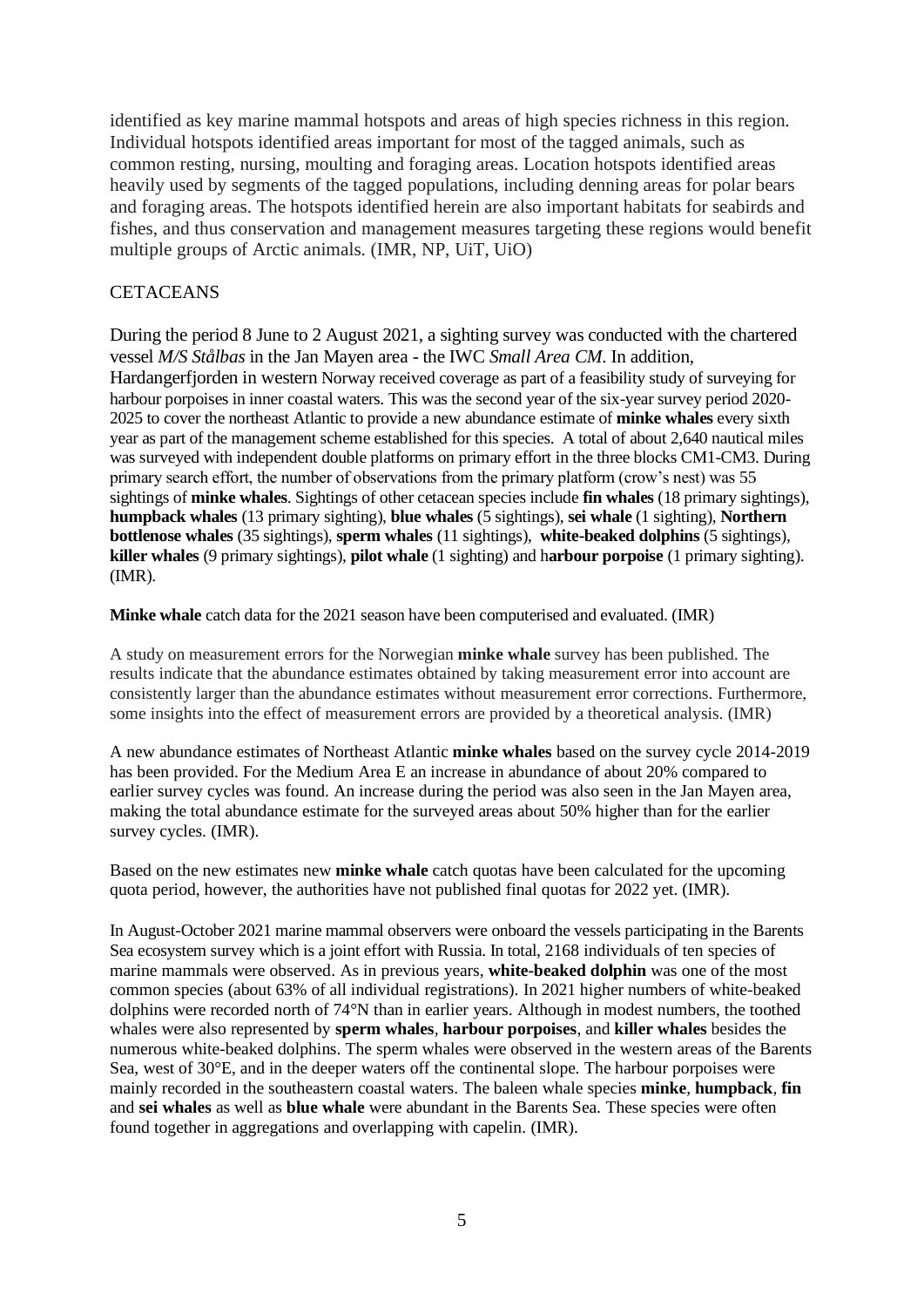Research vessels, coastguard vessels and other providers have collected incidental observations of marine mammals. Recorded data include date, position, species and numbers. We are working with an app-based system for recording these types of observations. (IMR).

Recent warming in the Barents Sea has led to changes in the spatial distribution of both zooplankton and fish, with boreal communities expanding northwards. A similar northward expansion has been observed in several rorqual species that migrate into northern waters to take advantage of high summer productivity, hence feeding opportunities. Based on ecosystem surveys conducted during August–September in 2014–2017, a study investigated the spatial associations among the three rorqual species of **blue**, **fin**, and **common minke**  whales, the predatory fish Atlantic cod, and their main prey groups (zooplankton, 0-group fish, Atlantic cod, and capelin) in Arctic Ocean waters to the west and north of Svalbard. During the surveys, whale sightings were recorded by dedicated whale observers on the bridge of the vessel, whereas the distribution and abundance of cod and prey species were assessed using trawling and acoustic methods. Based on existing knowledge on the dive habits of these rorquals, we divided our analyses into two depth regions: the upper 200 m of the water column and waters below 200 m. Since humpback whales were absent in the area in 2016 and 2017, they were not included in the subsequent analyses of spatial association. No association or spatial overlap between fin and blue whales and any of the prey species investigated was found, while associations and overlaps were found between minke whales and zooplankton/0-group fish in the upper 200 m and between minke whales and Atlantic cod at depths below 200 m. A prey detection range of more than 10 km was suggested for minke whales in the upper water layers. (IMR)

Another study show that aerial photogrammetry and tag-derived tissue density can reveal patterns of lipid-store body condition of **humpback whales** on their feeding grounds. Monitoring the body condition of free-ranging marine mammals at different life-history stages is essential to understand their ecology as they must accumulate sufficient energy reserves for survival and reproduction. However, assessing body condition in free-ranging marine mammals is challenging. Here, two independent approaches to estimate the body condition of humpback whales at two feeding grounds in Canada and Norway were cross-validated: animal-borne tags ( $n = 59$ ) and aerial photogrammetry ( $n = 55$ ). Whales that had a large length-standardized projected area in overhead images (i.e. whales looked fatter) had lower estimated tissue body density (TBD) (greater lipid stores) from tag data. Linking both measurements in a Bayesian hierarchical model to estimate the true underlying (hidden) tissue body density (uTBD), it was found that uTBD was lower (−3.5 kg m−3) in pregnant females compared to adult males and resting females, while in lactating females it was higher (+6.0 kg m−3). Whales were more negatively buoyant (+5.0 kg m−3) in Norway than Canada during the early feeding season, possibly owing to a longer migration from breeding areas. While uTBD decreased over the feeding season across life-history traits, whale tissues remained negatively buoyant (1035.3  $\pm$  3.8 kg m−3) in the late feeding season. This study adds confidence to the effectiveness of these independent methods to estimate the body condition of free-ranging whales. (IMR)

One study shows indications that the behavioral responses of **humpback whales** to **killer**  whale sounds are influenced by trophic relationships. Eavesdropping, the detection of communication signals by unintended receivers, can be beneficial in predator−prey interactions, competition, and cooperation. The cosmopolitan killer whale has diverged into several ecotypes which exhibit specialized diets and different vocal behaviors. These ecotypes have diverse ecological relationships with other marine mammal species, and sound could be a reliable sensory modality for eavesdroppers to discriminate between ecotypes and thereby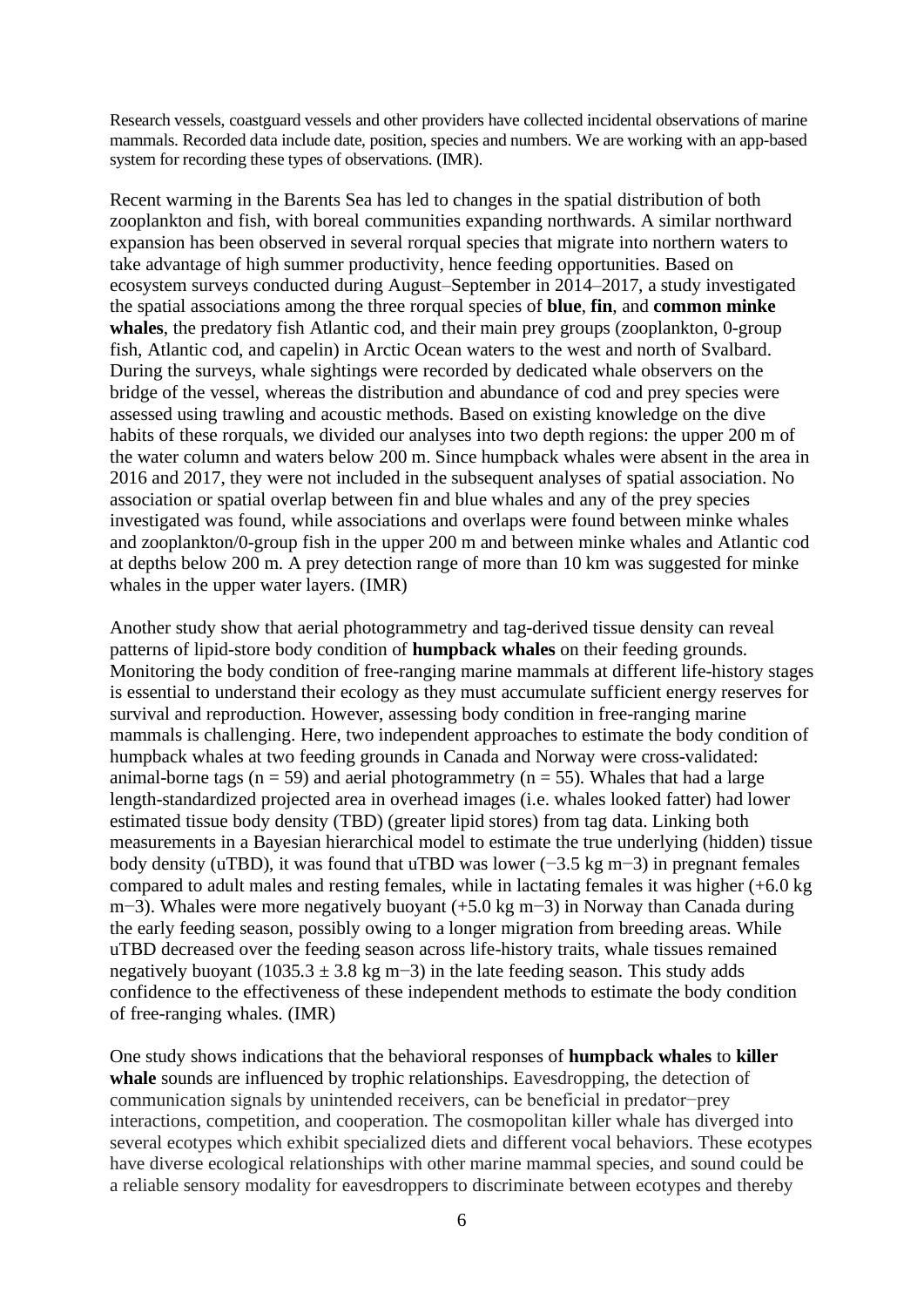respond adaptively. Here, it was tested whether humpback whales in the Northeast Atlantic responded differently to playback of the sounds of two killer whale ecotypes, Northeast Atlantic herring-feeding killer whales representing food competitors and Northeast Pacific mammal-eating killer whales simulating potential predators. Animal-borne tags and surface visual observations were used to monitor the behavior of humpback whales throughout the playback experiments. Humpback whales clearly approached the source of herring-feeding killer whale sounds (5 of 6 cases), suggesting a 'dinner-bell' attraction effect. Responses to mammal-eating killer whale sounds varied with the context of presentation: playback elicited strong avoidance responses by humpback whales in offshore waters during summer (7 of 8 cases), whereas the whales either approached (2 of 4 cases) or avoided (2 of 4 cases) the sound source in inshore waters during winter. These results indicate that humpback whales may be able to functionally discriminate between the sounds of different killer whale ecotypes. Acoustic discrimination of heterospecific sounds may be widespread among marine mammals, suggesting that marine mammals could rely on eavesdropping as a primary source of information to make decisions during heterospecific encounters. (IMR, UiT)

Another **humpback whale** study used an omnidirectional video logger to observe the resting behaviour of the whales. Animal-borne video loggers are powerful tools for investigating animal behavior because they directly record immediate and extended peripheral animal activities; however, typical video loggers capture only a limited area on one side of an animal being monitored owing to their narrow field of view. Here, the resting behavior of humpback whales using an animal-borne omnidirectional video camera combined with a behavioral data logger was investigated. In the video logger footage, two non-tagged resting individuals, which did not spread their flippers or move their flukes, were observed above a tagged animal, representing an apparent bout of group resting. During the video logger recording, the swim speed was relatively slow  $(0.75 \text{ m s}^{-1})$ , and the tagged animal made only a few strokes of very low amplitude during drift diving. The drift dives were reported as resting behavior specific to baleen whales as same as seals, sperm whales and loggerhead turtles. Overall, this study shows that an omnidirectional video logger is a valuable tool for interpreting animal ecology with improved accuracy owing to its ability to record a wide field of view. (IMR, UiT)

**Humpback whale** songs on feeding grounds in North Norway has also been studied. Male humpback whales are known to produce long complex sequences of structured vocalizations called song. Singing behavior has traditionally been associated with low latitude breeding grounds but is increasingly reported outside these areas. This study provides the first report of humpback whale songs in the subarctic waters of Northern Norway using a long-term bottommoored hydrophone. Data processed included the months January–June 2018 and December 2018–January 2019. Out of 189 days with recordings, humpback whale singing was heard on 79 days. Singing was first detected beginning of January 2018 with a peak in February and was heard until mid-April. No singing activity was found during the summer months and was heard again in December 2018, continuing over January 2019. A total of 131 song sessions, including 35 full sessions, were identified throughout the study period. The longest and shortest complete sessions lasted 815 and 13 min, respectively. The results confirm that singing can be heard over several months in winter and spring on a high latitude feeding ground. This provides additional evidence to the growing literature that singing is not an explicit behavior confined to low latitude breeding grounds. The peak of song occurrence in February appears to coincide with the reproductive cycle of humpback whales. Finally, this study indicates that song occurrence on a subarctic feeding ground likely aids the cultural transmission for the North Atlantic humpback whale population. (IMR, UiT)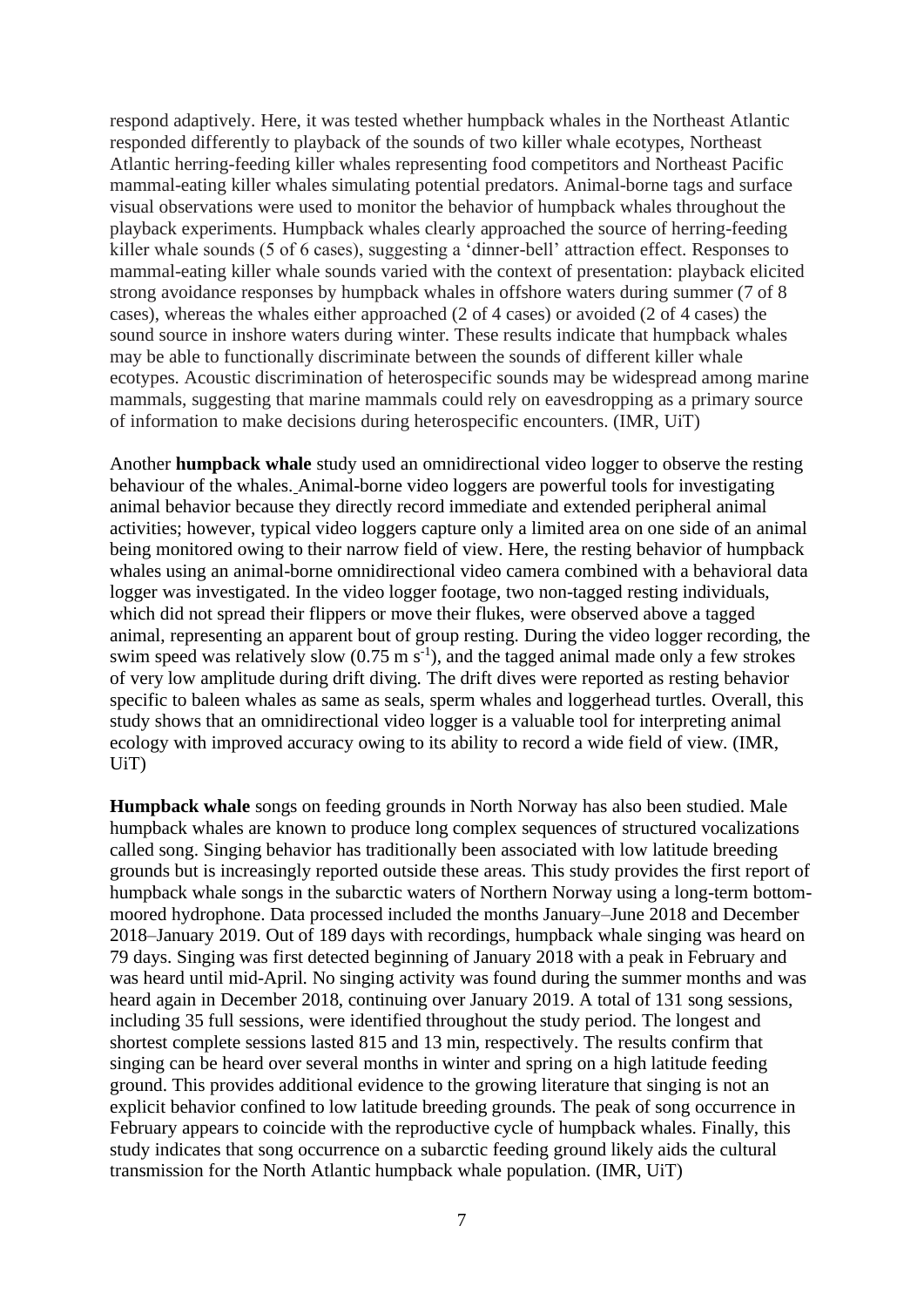How **killer whale** movements on the Norwegian shelf are associated with herring density was studied. Killer whales have a cosmopolitan distribution with a broad diet ranging from fish to marine mammals. In Norway, killer whales are regularly observed feeding on overwintering Norwegian spring-spawning (NSS) herring inside the fjords. However, their offshore foraging behavior and distribution are less well understood. In particular, it is not known to what degree they rely on the NSS herring stock when the herring move to deeper offshore waters. Satellite telemetry data from 29 male killer whales were analyzed to assess whether their offshore foraging behavior is linked to herring distribution. Unlike most marine predator−prey studies that use indirect proxies for prey abundance and distribution, our study utilized 2 herring density estimates based on (1) direct observations from acoustic trawl survey data and (2) simulations from a fully coupled ecosystem model. Mixed effects models were used to infer the effect of herring density and light intensity on whale movement patterns. These results suggest that killer whales follow NSS herring over long distances along the coast from their inshore overwintering areas to offshore spawning grounds. All whales changed from fast, directed, to slow, non-directed movement when herring density increased, although individuals had different propensities towards movement. The data indicated that whales continue to feed on herring along the Norwegian shelf. It is concluded that NSS herring constitute an important prey resource for at least some killer whales in the northeastern Atlantic, not only during the herring overwintering period, but also subsequently throughout the herring spawning migration. (IMR, UiT)

Following the cessation of whaling, South Atlantic populations of **humpback** and some other baleen whale species are recovering, but there has been limited monitoring of their recovery in the Scotia Arc, a former whaling epicentre and a hotspot for Antarctic krill. To inform the management of krill fisheries, up-to-date assessment of whale biomass and prey consumption is essential. Using a model-based approach, a new study provide the first estimates of whale abundance and krill consumption for South Georgia and the South Sandwich Islands and total abundance of humpback whales across their southwestern tlantic feeding grounds, using data collected during a survey in 2019. Humpback whale abundance was estimated at 24 543 (coefficient of variation,  $CV = 0.26$ ; 95% CI = 14 863–40 528), similar to that measured in Brazil on the main wintering ground for this population. The abundance of baleen whales in South Georgia and the South Sandwich Islands, including those not identified to species level, was estimated at 43 824 (CV = 0.15, 95% CI = 33 509−59 077). Based on the proportion of humpback whales identified during the surveys (83%), the majority of these are likely to be humpback whales. Annual krill consumption by baleen whales was estimated to be in the range 4.8 to 7.2 million tons, representing 7 to 10% of the estimated krill biomass in the region. However, there is a need to better understand feeding rates in baleen whales, and further research into this field should be a priority to improve the accuracy and precision of prey consumption rate estimation. (IMR)

Due to little prior knowledge, a study was conducted, aimed to investigate the health status of bycaught **harbour porpoises** from the northernmost Arctic Norwegian coastline. Gross, histopathological and parasitological investigations were conducted on 61 harbour porpoise accidentally captured in fishing gear from February to April 2017 along the coast of Northern Norway. Most animals displayed a good nutritional status, none were emaciated. Pulmonary nematodiasis (*Pseudalius inflexus*, *Halocercus invaginatus* and *Torynurus convolutus*) was found in 77% and associated with severe bronchopneumonia in 33% of the animals. The majority (92%) had parasites in the stomach and intestine (*Anisakis simplex* sensu stricto (s. s.), *Pholeter gastrophilus*, *Diphyllobothrium stemmacephalum*, *Hysterothylacium aduncum*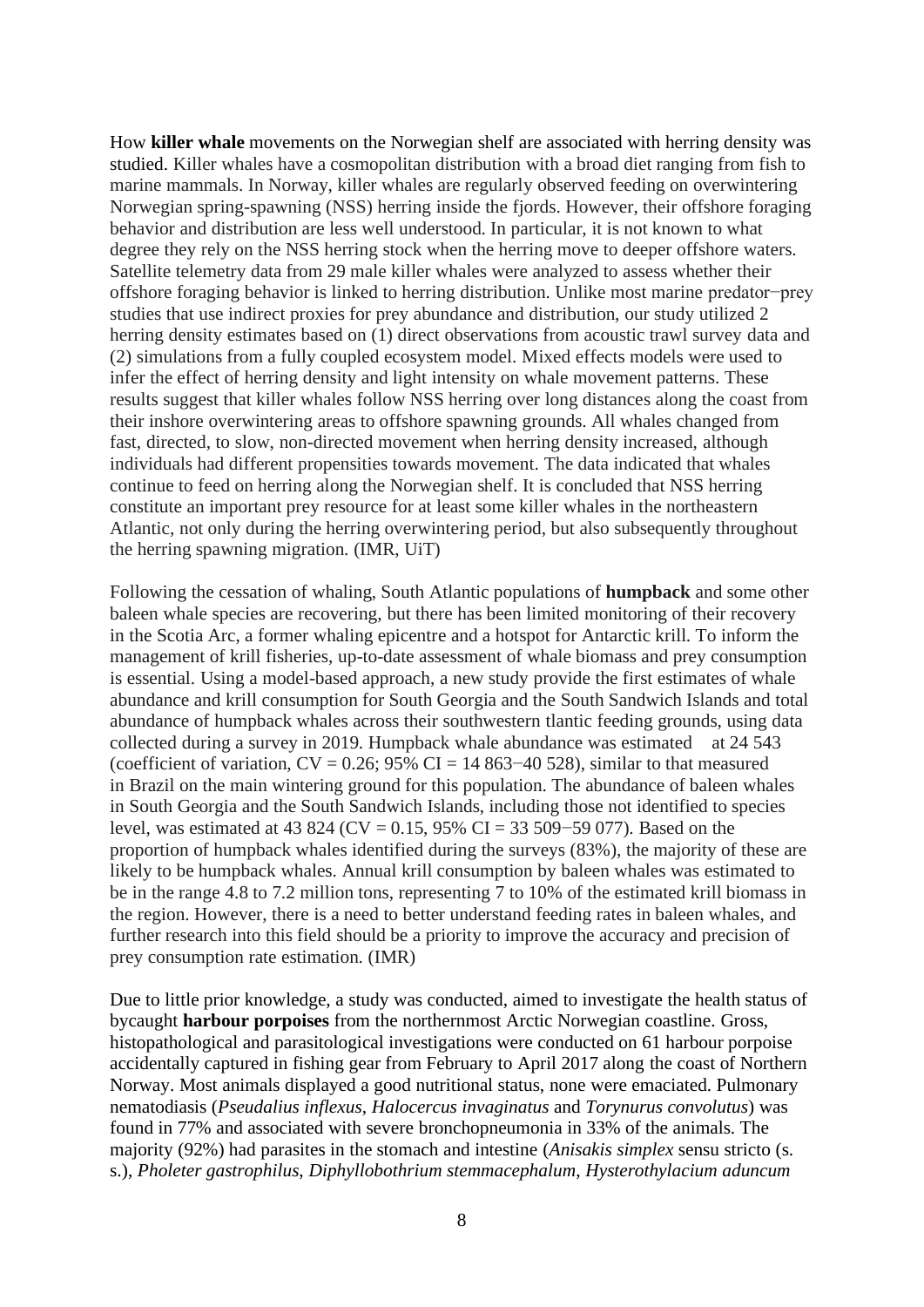and *Pseudoterranova decipiens* s. s.). The prevalence of gastric nematodiasis was 69%. In the 1st stomach compartment *A*. *simplex* s. s. was found in 30% of the animals, causing severe chronic ulcerative gastritis in 23%. *Campula oblonga* infected the liver and pancreas of 90% and 10% of the animals, respectively, causing severe cholangitis/pericholangitis/hepatitis in 67% and moderate pancreatitis in 10% of the animals. Mesenteric and pulmonary lymphadenitis was detected in 82% and 7% of the animals, respectively. In conclusion, the major pathological findings in the investigated Arctic porpoises were parasitoses in multiple organs with associated severe lesions, particularly in the lung, liver and stomach. The animals were generally well nourished and most showed freshly ingested prey in their stomachs. The present study indicates that the harbour porpoises were able to tolerate the detected parasitic burden and associated lesions without significant health problems. (IMR)

The 2016 and 2017 sampling program using **harbour porpoise** by-catches for scientific sampling in Norway has resulted in several other studies as well. One study used tissues from 134 porpoises to assess the genetic population structure of the species by SNP-genotyping at 78 loci. The results of genetic clustering obtained for these individuals failed to identify more than one genetic group. Likewise, the individually based F did not meet an Isolation-by-Distance pattern, thus supporting the conclusion that harbour porpoise in Norway probably belongs to a single genetic group or population. Phtalate is a synthetic organic chemical that impact flexibility and elasticity to plastics (plasticizer), and in a baseline study (based on liver samples) of phthalate metabolites in porpoises it was concluded that levels were higher in porpoises taken in waters adjacent to areas with higher human activity and populations. For some reason the occurrence profile of phtalate metabolites in porpoise liver demonstrated some similarities with human urine (piss). The authors suggested that harbour porpoises can be potentially used as tracers for plasticizers in the marine environment. Furthermore a risk assessment was made of the effects of mercury in a various of marine taxa, including also harbour porpoises. The main focus was on the Baltic Sea, comparisons with other areas were done when samples were available. Mercury concentrations in muscle of porpoises from the Baltic were classified in the no risk category. All porpoises from the Norwegian coast were in the no risk category. (IMR)

Concentrations of per- and polyfluoroalkyl substances (PFAS) were analyzed in livers of 20 **harbour porpoises** from the coast of Norway using a novel rapid method. The animals were from the by-catches in fisheries, collected and sampled by IMR in 2016 and 2017. The highest detection rates were reported for PFOS (detected in 100% of the samples), PFOSA (100%), PFDA (95%), PFUnA (95%) and PFNA (90%). The reank order of the median concentrations for those substances that were detected in most of the **harbor seals** livers were: PFOS (60.1 ng/g wet weight[ww]) > PFUnA (3.03 ng/g ww) > PFDA (2.02 ng/g ww) > PFNA (0.76 ng/g  $ww$ ) > PFOSA (0.53 ng/g ww). In general, concentrations were in the same order of magnitude as reported in harbour seals sampled in 1992 and 1997 in west Iceland However, for some substances levels were lower in the Norwegian porpoises as compared to those from Iceland. (NTNU, IMR)

Norwegian shipborne line-transect surveys have revealed very high density of **harbour porpoises** in the Hardangerfjord during summer. Five CPODs (electronic listening devices designed to record porpoise vocalisations) were deployed in the Hardangerfjord from October 2020 to October 2021. Preliminary analyses indicate high vocal activity throughout the year, in particular in middle and inner parts of the fjord, and with peak activity during night. (IMR)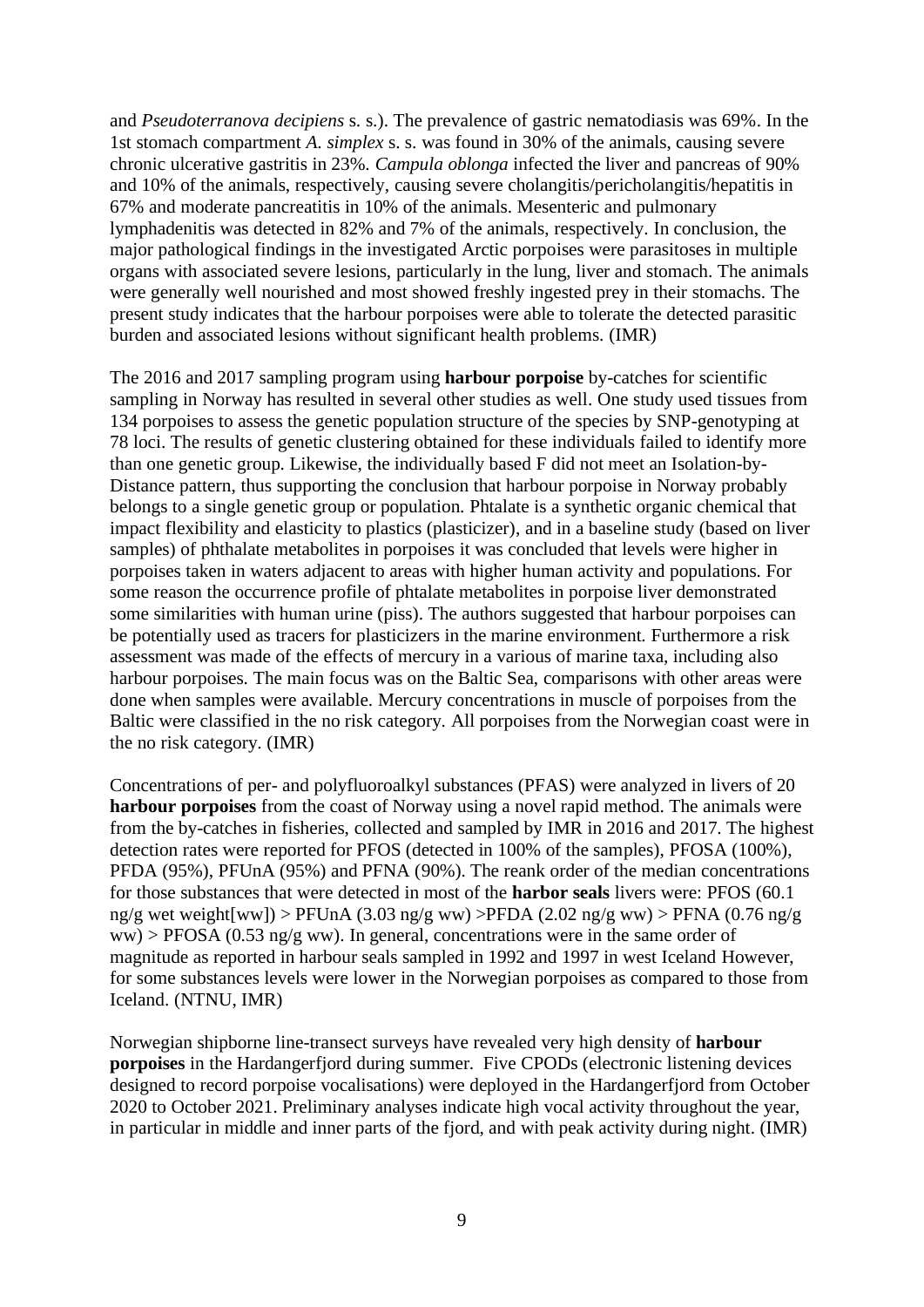As part of the Arctic 2030 project on Stranded whales, UiO have analysed legacy and emerging pollutants in **humpback whales**, **sperm whale**, **harbour porpoise**, **harbour seal**, **fin whale**, **pilot whale**, **bottlenose whale**, **white beaked dolphin**, **minke whales** and **killer whales**. All animals were stranded, except minke whales that were subsampled from the hunt by IMR. The data are currently being treated and prepared for publications. So far, the results on the stranded killer whales are published. Analyses of 8 stranded killer whales revealed that 65% had high PCB concentrations, exceeding the threshold for health effects (10ug/g lipid weight). 7 of the 8 whales, including one neonate, exceeded PCB threshold for immune effects (9 ug/g lipid weight). The PCB levels in the neonate (approximately 10 days old) was comparable to adult individuals. The emerging brominated flame-retardants PBT and HBB were for the first time found in marine mammal offspring, indicating maternal transfer. Protein associated pollutants (Hg and PFAS) were low in the neonate, indicating low maternal transfer, as also seen for other marine mammals. The spread in PCB concentrations overlapped the levels previously measured in biopsies from free-ranging individuals of the same populations, meaning that there was no bias to higher pollution loads in the stranded individuals. (UiO, IMR)

One study investigated survival and abundance of **killer whales** in Norway in 1988–2019 using capture–recapture models of photo-identification data. We merged two datasets collected in a restricted fjord system in 1988–2008 (Period 1) with a third, collected after their preferred herring prey shifted its wintering grounds to more exposed coastal waters in 2012– 2019 (Period 2), and investigated any differences between these two periods. The resulting dataset, spanning 32 years, comprised 3284 captures of 1236 whales, including 148 individuals seen in both periods. The best-supported models of survival included the effects of sex and time period, and the presence of transients (whales seen only once). Period 2 had a much larger percentage of transients compared to Period 1 (mean = 30% vs. 5%) and the identification of two groups of whales with different residency patterns revealed heterogeneity in recapture probabilities. This caused estimates of survival rates to be biased downward (females:  $0.955 \pm 0.027$  SE, males:  $0.864 \pm 0.038$  SE) compared to Period 1 (females:  $0.998 \pm 0.027$ 0.002 SE, males:  $0.985 \pm 0.009$  SE). Accounting for this heterogeneity resulted in estimates of apparent survival close to unity for regularly seen whales in Period 2. A robust design model for Period 2 further supported random temporary emigration at an estimated annual probability of  $0.148 \ (\pm 0.095 \ \text{SE})$ . This same model estimated a peak in annual abundance in 2015 at 1061 individuals (95% CI 999–1127), compared to a maximum of 731 (95% CI 505– 1059) previously estimated in Period 1, and dropped to 513 (95% CI 488–540) in 2018. Our results indicate variations in the proportion of killer whales present of an undefined population (or populations) in a larger geographical region. Killer whales have adjusted their distribution to shifts in key prey resources, indicating potential to adapt to rapidly changing marine ecosystems. (NOS, UiO, NP)

Identifying mortality sources and mitigation solutions is crucial in species management and conservation. In **killer whales**, mortality events may pose a serious concern for the conservation of small discrete populations, especially if they involve entire groups. This study investigated 19 incidents involving 116 killer whales from a minimum of five populations becoming naturally entrapped in inshore areas of the North Pacific (*n* = 12) and North Atlantic (*n* = 7) oceans between 1949 and 2019. The aim was to provide an assessment of possible causal factors, lethality and human responses to these events. Site characteristics and group size identified three categories of entrapments. In *Category 1*, nine cases involved small groups of killer whales (median  $=$  5, range: 1–9) at sites characterized by severe geographic and food constraints. Four cases in *Category 2* included larger groups (median= 14, range: 6–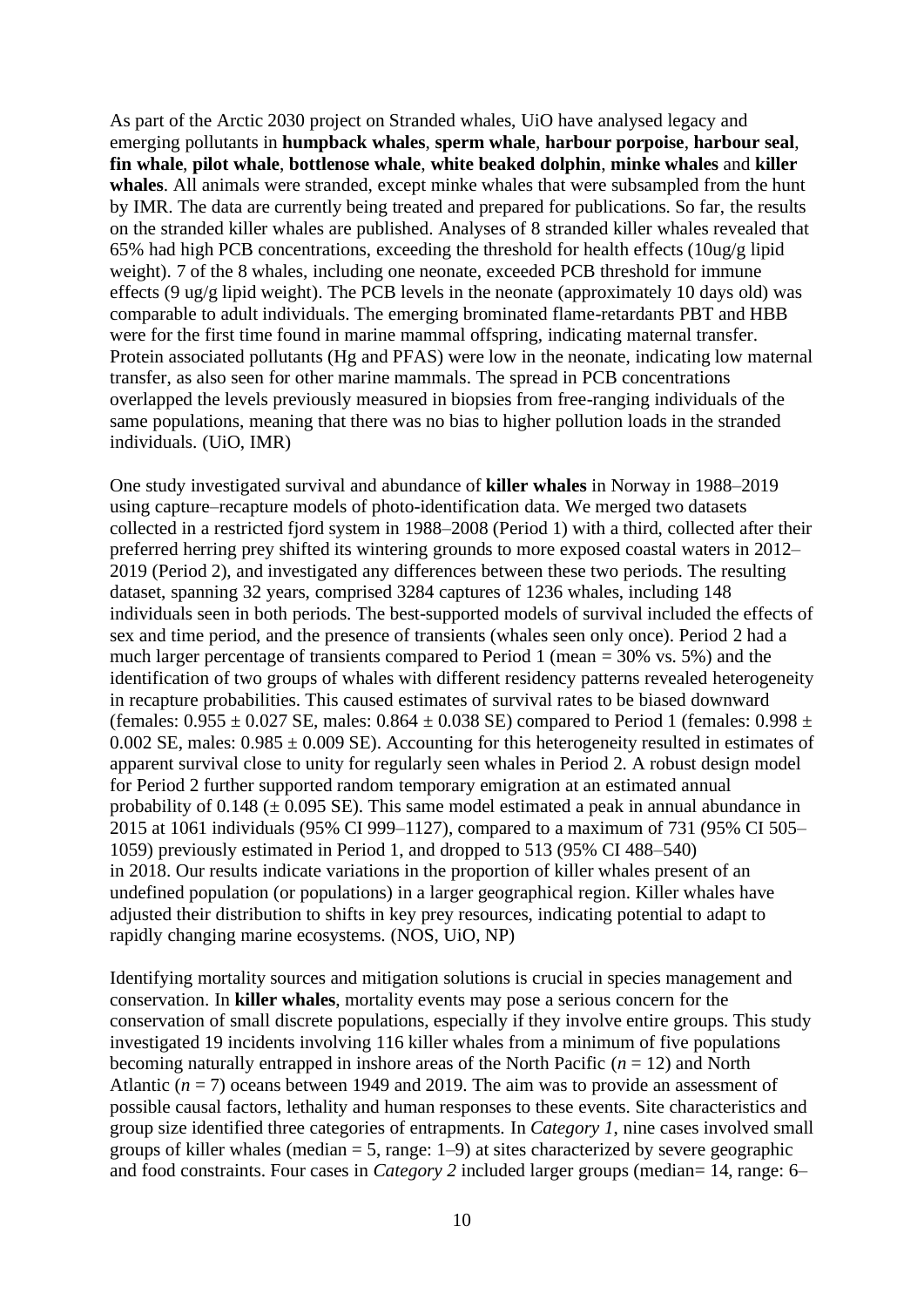19) and entrapment sites with no obvious geographic constraints but at which man-made structures could have acted as deterrents. Five cases assigned to *Category 3* involved lone, often young individuals settling in a restricted home range and engaging in interactions with people and boats. Overall, all or some of the killer whales swam out on their own after a mean of 36 d of entrapment (range:  $1-172$ ,  $SD = 51$ ,  $n = 9$  cases), died of nutritional/physiological stress after 58 d (range:  $42-90$ ,  $SD = 21$ ,  $n = 3$  cases) or of injury after 5 years of daily interactions with boat traffic ( $n = 1$  case). Indication of the killer whales' declining condition or being at risk of injury, and of poor habitat quality, led to the decision to intervene in seven cases where a variety of methods were used to guide or relocate remaining individuals back to open waters after 39 d ( $SD = 51$ , range = 8–150). Monitoring protocols, which aided in identifying entrapment situations, and intervention methods which enhanced the health and survival of entrapped killer whales, were discussed in the study. (NOS, NP)

Satellite tags were deployed on **bowhead whale** in the Framstrait (N=19) in August 2021 and north of Svalbard at about 82° N (N=3) in September 2021.The tags were deployed from a helicopter with FF Kronprins Haakon as a base ship in the Framstrait and OceanX as baseship north of Svalbard. A biopsy for genetic studies was also collected from all individuals. This project is mainly funded by the Norwegian-Russian Environmental Commission in addition to internal funding. (NP)

Seven acoustic recorders (AURALs) listening for **bowhead whales**, **white whales** and **narwhals** (but also other species- and anthropogenic sounds) were served and redeployed during autumn 2021 at various locations in the Svalbard area. (NP).

Biopsies from 12 **narwhals** were collected in the drifting ice in the Framstrait from a helicopter with FF Kronprins Haakon as a base ship. These will be used for genetic and diet studies. In addition, two animals were tagged with satellite transmitters deployed from helicopter on the same cruise. (NP)

# **III ONGOING (CURRENT) RESEARCH**

## *PINNIPEDS*

Data for assessment of biological parameters (growth, condition, age at maturity, fertility) were collected from 400 **harp seal** females during Norwegian commercial sealing in the East Ice in 2021 – analyses are in progress. (IMR)

Publication of **hooded seal** demographic and reproduction data (historical as well as new, sampled in 2008 and 2010) from the Greenland Sea are in progress. (IMR)

Analyses of historical and new data on demography and reproduction of **harp seals** in the Greenland Sea and Barents Sea / White Sea are in progress. (IMR)

Collection of material to assess efficiency and animal welfare issues in the Norwegian commercial sealing of **harp seals** in the Greenland Sea in April/May was conducted in 2013 and 2014 – publication of the data is in progress. (IMR)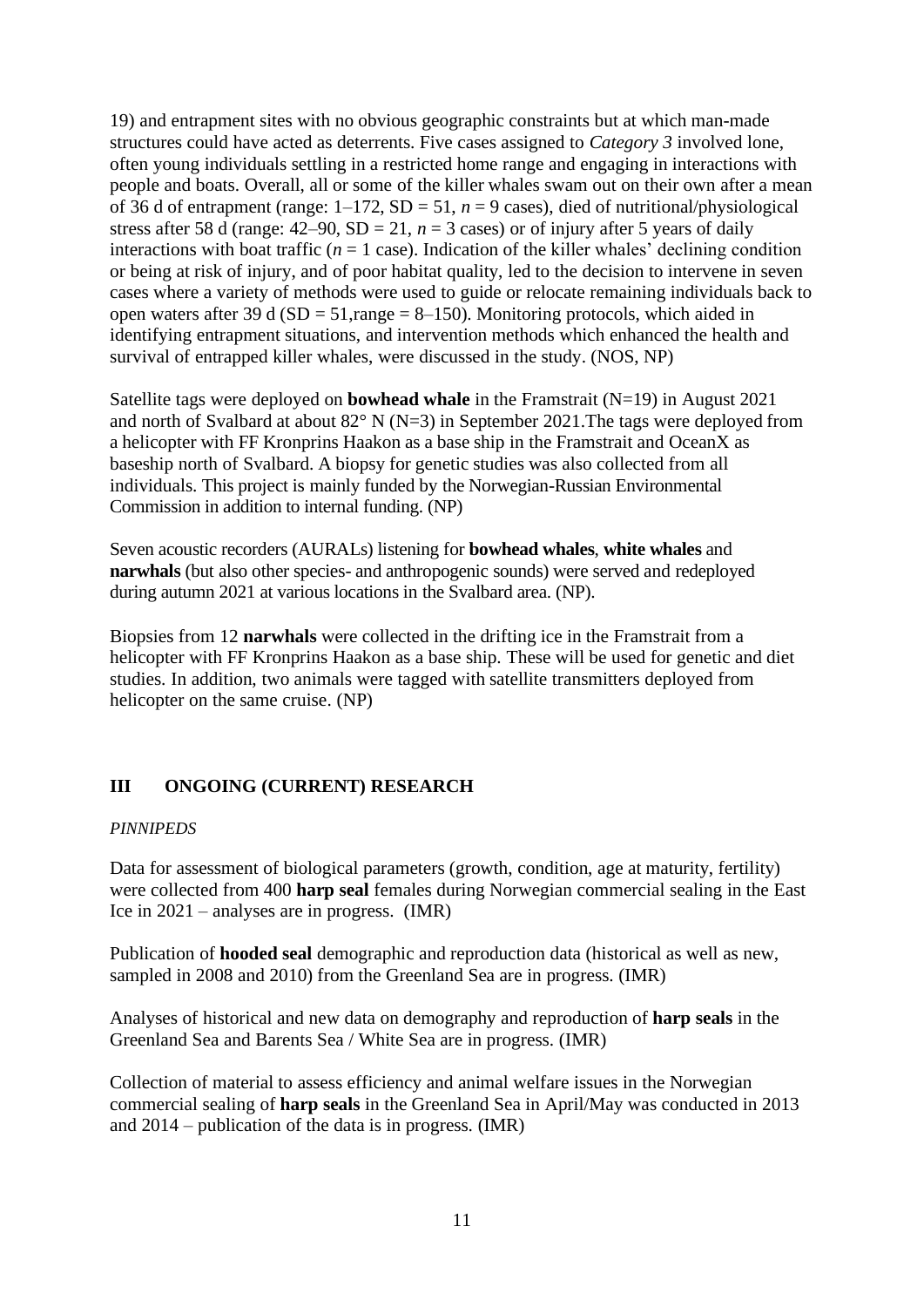Tagging with satellite-based tags, **harp seals** in the White Sea - funding secured, will be attempted by Russian colleagues in April/May 2022. (IMR)

A new aerial survey to assess the pup production of **harp** and **hooded** seals will be conducted in the Greenland Sea in 2022. (IMR)

Previous studies in **hooded seals** have shown that their brain is remarkably tolerant to lack of oxygen (hypoxia). The overarching aim of our ongoing studies is to elucidate mechanisms underlying the enhanced tolerance to both hypoxia and to reactive oxygen species, in the brain of diving mammals. The current focus is to establish seal brain cell cultures in order to allow more continuous access to material for detailed cellular studies, rather than being dependent on the harvesting of fresh tissue from newly killed animals, thereby also reducing the need to cull seals for access to study material. Cell cultures will be used to assess mitochondrial function in a comparative context; both with regard to potential differences between cell types (neurons and astrocytes) in the pinniped brain and also to between-species differences, all in an attempt to identify and better understand the adaptive mechanisms that enable diving mammals to tolerate exposure to severe diving-induced hypoxia. (UIT-AMB-ACP)

Data from previous tracking studies of **Ross seals** and **harp seals** have been re-assessed in the context of climate change and possible interaction with human activities, as described in two new publications (Wege et al., 2021; Hamilton et al., 2021). (UiT-AMB-ACP)

The finding of plastic debris in the gastrointestinal system of a **hooded seal** has been reported in the scientific literature. (UiT-AMB-ACP).

Ship based counting of **harbour seals**, using electronic helicopter drones with camera, will be conducted in Southeast Norway in September 2022. (IMR)

In autumn in 2021, 5 **harbour seals** were tagged (GPS phone tags) in Norwegian Skagerrak. (IMR)

DNA samples from **harbor seal** pups were sampled in Southeast Norway. Such sampling will complement previous sampling in other areas in a project aimed to explore potential genetic segregations of harbor seals along the entire Norwegian coast. (IMR)

Publication of results from genetic and population studies of **harbour** and **grey seals** is in progress. (IMR)

Bycatch rates and total bycatches for **harbour** and **grey seals** caught in Norwegian commercial gillnet fisheries were estimated using a stratified ratio estimator, with number of hauls as a proxy for fishing effort. Estimates were derived from data collected with a contracted reference fleet of small coastal vessels (less than 15 meters length overall) and scaled up to the whole fleet using data from national landing statistics. To address unreliable species identifications, bycatch data on both species were pooled before bycatch estimates were calculated. The relative abundances of each seal species in different coastal regions were then used to apportion total estimates into species-specific estimates. Average yearly bycatch was estimated to 757 seals (coefficient of variation CV 0.12), of which harbour seals comprised 381 (95% confidence interval CI 303 - 479) and grey seals comprised 376 (95% CI  $298 - 474$ ). (IMR)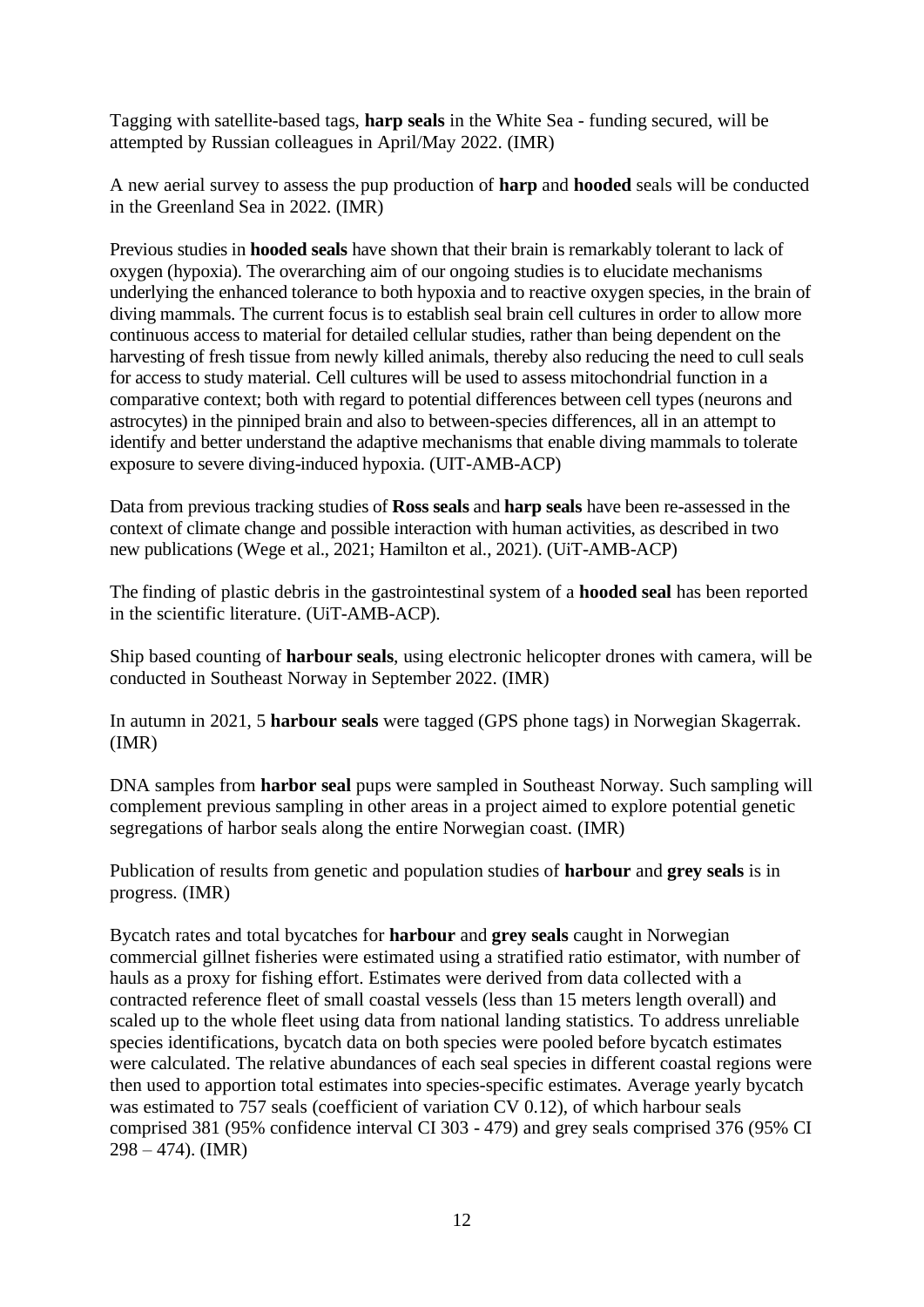Manuscripts on the feeding ecology, life history and ecological role of **harbour porpoises** is in preparation and will be submitted during the Spring 2022. (IMR, UiT)

Analysis of levels of legacy POPs (i.e., PCBs etc), PFAS and phthalate metabolites are being analyzed in blood samples from **grey seal** pups from the Froan breeding ground on the coast of Mid-Norway. (NTNU)

## *CETACEANS*

Biopsies will be sampled from **minke whales** to establish a database for mark-recapture estimates based on use of the DNA register on caught minke whales (IMR).

The collection of data on incidental observation of marine mammals will be continued. Participation of marine mammal observers on the annual ecosystem surveys in the Barents Sea has been established as part of the general survey procedure. (IMR).

The mosaic sighting survey program (*NILS*) for estimating abundance of **minke whales** in the period 2020-2025 was started in summer 2020, covering parts of the Norwegian Sea. In 2021 the program continued with surveying the Jan Mayen area – *SMA CM*. In 2022 the program will continue by covering the Barents Sea (*SMA EB*). (IMR).

Publication of ecological data (stomach contents, fatty acids, stable isotopes) from sampling of **minke whales** in 2016-2021 is in progress. (IMR, NP)

In November/December experiments aimed to test methods to avoid whales (**humpback** and **killer** whales) in purse seine fisheries were conducted in Troms. (IMR, UiT)

Whale2Sea continues the long term study on male **sperm whales**, the work includes photo identification (catalogue at present 310 individuals), sound recordings, behavioural observations and analysis of changes in seasonal distribution. Research on sperm whales depredating Greenland Halibut longline boats continues and in 2021 included cooperation with UiT involving satellite at datalogger tagging, biopsies and sound recordings. In 2021 sperm whales were observed depredating also from gillnets in May – June. A PhD study focuses on the behavioural context where clangs (also called slow clicks) are produced. With a help of newly developed software size estimates of sperm whales are analysed from the inter puls interval of the echolocation clicks, 41 individuals have been measured so far and growth rates for individually known animals sighted in different years are analysed. In a joint project with UiT and Marine Ecological Research Ltd the behavioural ecology is studied in more detail through tagging, biopsy sampling, collection of eDNA and faeces and development of new systems for acoustic detection and recording. (UiT)

Existing dive behaviour data from **humpback whales** that were tagged and tracked by UiT-AMB-AMSE (Rik ardsen) in collaboration with IMR (Biuw) is analyzed with regard to surfacing and breathing rates, as part of a MSc-project aiming to model energetics of humpback whales. Project supervision by IMR and UiT-AMB-ACP.

Behavioural data collected from **minke whales** that were attempted live-captured as part of the Norwegian Defence Research Establishment (FFI)-led SOST (US Subcommittee on Ocean Science and Technology) minke whale project form part of a MSc-project. The project aims to assess the animal welfare aspect of the live-capturing of large cetaceans, as well as the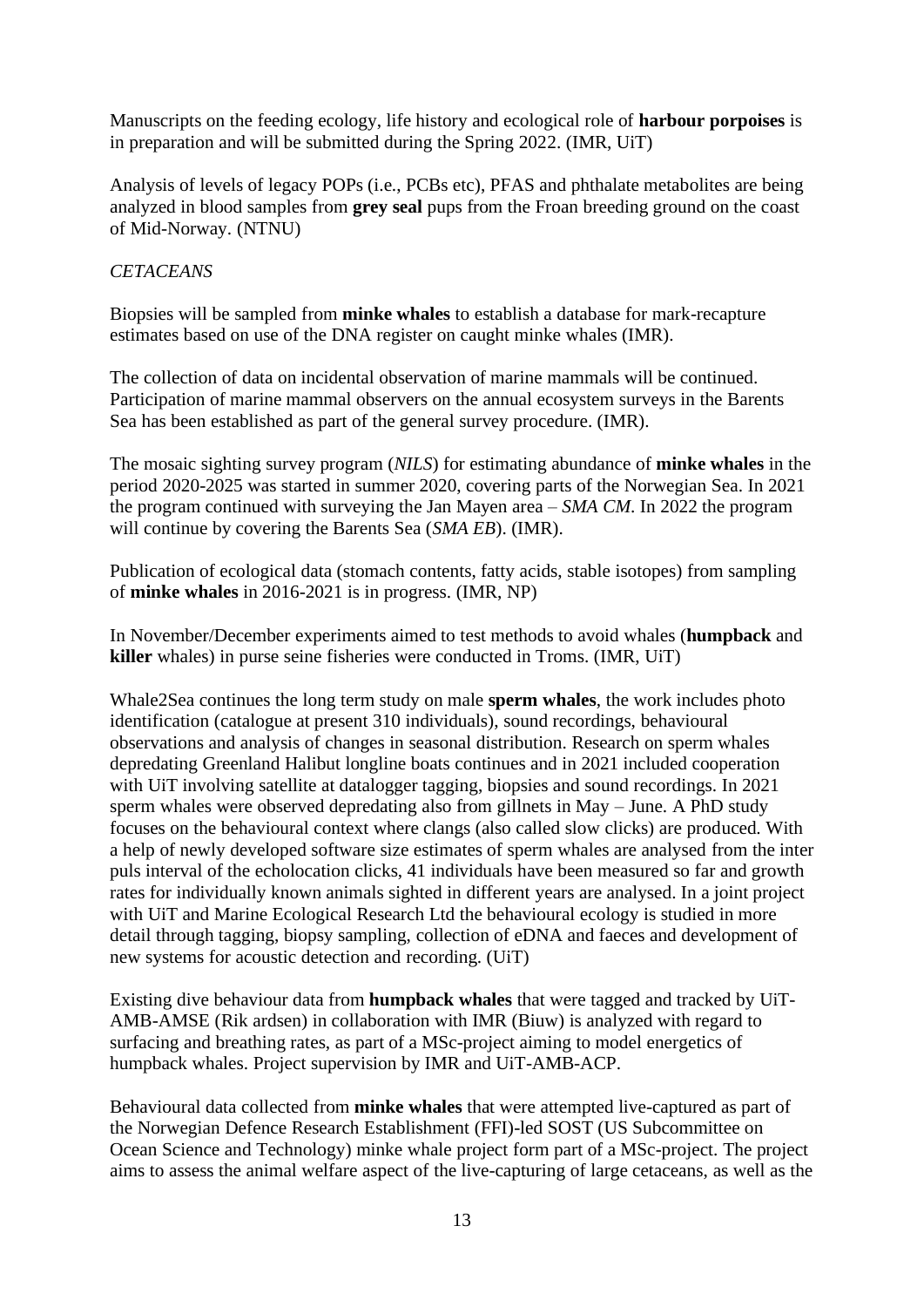opportunities that successful capturing would give to gain new insights into the physiology of these animals. The project is co-supervised by FFI and UiT-AMB-ACP.

Baleens, sampled in previous years from **minke whales,** have been analyzed for stable isotope composition, and results evaluated with regard to feeding and migration habits, in collaboration with the University of Cambridge, UK. (UiT-AMB-ACP).

Electronic logs from reference vessels and fishery inspector logbooks were used to estimate fishing gear interaction rates for **humpback**, **minke** and **killer whales** in Norwegian fisheries from 2010 to 2020. Estimated rates were applied to fisheries data to estimate fleet-wide totals. Estimates showed that in an 11-year period, a total of 77 humpback whales (95% confidence interval CI 43 – 177) and 121 killer whales (95% CI 75 – 232) were entrapped in purse seines. Most whales were disentangled live, with an estimated mortality of 5% (CV 0.69, 0.0% – 11.8%) and 6% (CV 0.48, 95% CI 0.3% – 11.9%), respectively. In a 10-year period, 12 and 45 minke whales (95% CI 0 – 36, 0 – 139) were fatally bycaught on longlines and trawl, respectively. The average yearly mortality over the study period were thus approximately 0.67 killer whales, 0.35 humpback whales and 5.7 minke whales. Given the Potential Biological Removal sustainability limits of 98 humpbacks, 161 killer whales and 1,498 minke whales per year, it may be concluded that the average yearly mortality incurred to these whale populations by Norwegian fisheries does not constitute a significant risk to either of these species. (IMR, SSU)

**Harbour porpoise** bycatch for Norwegian commercial gillnet fisheries from 2006 to 2018 was estimated using a traditional ratio estimator and generalized additive linear mixed models, with weight of fish landed and number of gillnet hauls as proxies for fishing effort. Estimates were derived from data collected with a contracted reference fleet of small coastal vessels and scaled up to the whole fleet using data from landing statistics. Bycatch estimates exhibited large yearly variations, ranging from 1151 to 6144 porpoises per year. Bycatch estimates in 4 of the last 5 years were significantly less than in the preceding 2 years. The best ratio-based and model-based yearly bycatch estimates were 1580 porpoises [coefficient of variation, (C.V.) 0.10, 95% confidence interval (CI) 1302–1902] and 1642 porpoises (C.V. 0.15, 95% CI 1165–2142), respectively. About 75% of bycaught porpoises were taken in the cod (*Gadus morhua*) and monkfish (*Lophius piscatorius*) fisheries, while the rest were taken in a variety of different gillnet fisheries. Our results suggest that bycatch of harbour porpoise in Norwegian gillnet fisheries has been unsustainable for several of the last 13 years but are currently within international bycatch limits due to a recent reduction in monkfish fishing effort. (IMR)

A field trial was conducted to determine the effect of acoustic deterrent devices (ADDs, or pingers) on **harbour porpoise** and **harbour seal** bycatch in three Norwegian commercial gillnet fisheries targeting cod (*Gadus morhua*), saithe (*Pollachius virens*) and monkfish (*Lophius piscatorius*). Catch data on 3,500 net-km-days were collected by 8 fishing vessels operating gillnets in high bycatch regions over two years. A total of 20 harbour porpoises and 9 harbour seals were bycaught, with 19 harbour porpoises and 6 harbour seals taken in control (non-pingered) nets. Bycatch was modelled using a generalized additive mixed modelling approach and fitted with penalized maximum likelihood. Modelling results indicated that using pingers on gillnets reduced the risk of bycatching a harbour porpoise by an estimated 96% (95% CI 95% - 98%) compared to ordinary pinger-free nets. The effect of pingers was not significantly different between different fisheries. The pingers also had no significant effect on catch rates of fish (Wilcoxon rank sum test,  $p = 0.24$ ) or harbour seals (Wilcoxon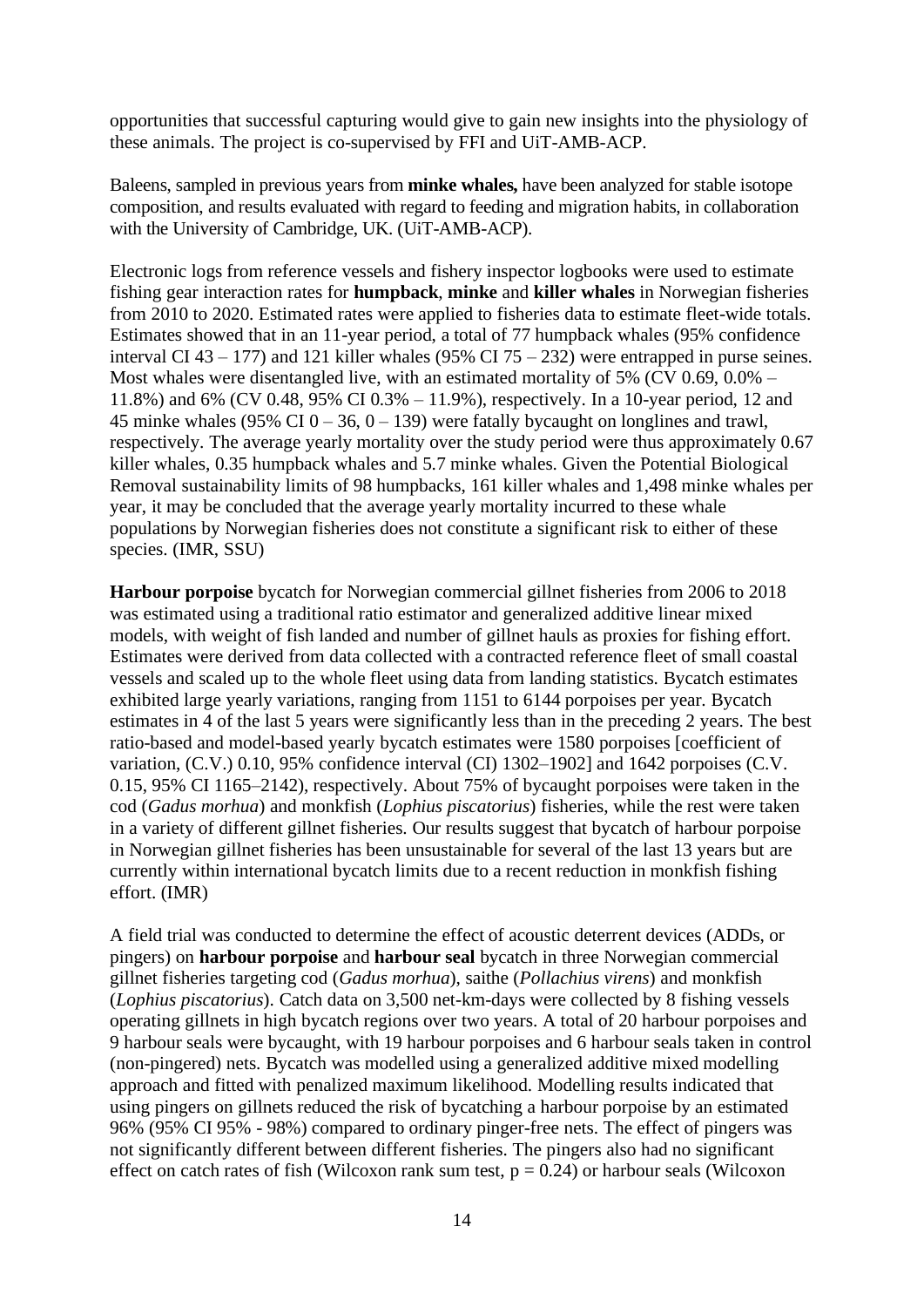rank sum test,  $p = 0.19$ ). Self-reported pinger-associated extra time costs on day-to-day fishing operations were low, averaging about 2.8 minutes per operation. These results add to a growing body of scientific evidence that pingers can lead to substantial reductions in harbour porpoise bycatch rates in gillnet fisheries, and that extra time costs associated with operating nets with pingers are low. (IMR)

Analysis of material (blubber, kidney, liver, muscle) from the by-caught **harbor porpoises** collected by IMR is continuing in order to analyze for levels of emerging contaminants not analyzed for previously. In addition samples collected by IMR around year 2000 will be analyzed in order to investigate if there have changes in the presence and levels of these compounds. (NTNU)

As part of the new Norwegian Research Council project "MULTIWHALE - Effects of multiple stressors on Norwegian **killer whales**" UiO aim to quantify the cumulative effects of multiple anthropogenic stressors on the health, demographics and trend of an ecologically structured killer whale population in Norway. The project started in 2021, including field season in both 2020 and 2021 with sampling of biopsies from identified killer whales for pollution effect and detailed dietary studies. (UiO)

## **IV ADVICE GIVEN AND MANAGEMENT MEASURES TAKEN**

### **Sealing**

## Harp and hooded seals

Advice on the management of **harp** and **hooded seals** is based on deliberations in the ICES / NAFO / NAMMCO Working Group on Harp and Hooded Seals (WGHARP). WGHARP met during 2-6 September 2019 at IMR in the Fram Centre in Tromsø, Norway, to assess the status and harvest potential of stocks of Greenland Sea harp and hooded seals and harp seals in the White Sea. New advice was given formally by ICES 31 October 2019, based on the report from the 2019 WGHARP meeting. The Joint Norwegian-Russian Fisheries Commission used the advice from ICES to establish management advice for 2022.

The basis for the advice was a request from Norway in October 2018 where ICES was requested to assess the status and harvest potential of harp seal stocks in the Greenland Sea and White Sea/Barents Sea and of the hooded seal stocks in the Greenland Sea, and to assess the impact on the harp seal stocks in the Greenland Sea and the White Sea/Barents Sea of an annual harvest of: 1) Current harvest levels; 2) Sustainable catches (defined as the fixed annual catches that stabilizes the future  $1+$  population); 3) Catches that would reduce the population over a 10-year period in such a manner that it would remain above a level of 70% of current level with 80% probability.

ICES have developed a Precautionary harvest strategy for the management of harp and hooded seals. The strategy includes two precautionary and one conservation (limit) reference levels. The reference levels relate to the pristine population size, which is the population that would be present on average in the absence of exploitation, or a proxy of the pristine population (which in practical terms is referred to as the maximum population size historically observed,  $N_{\text{max}}$ ). A conservation, or lower limit reference point,  $N_{\text{lim}}$ , identifies the lowest population size which should be avoided with high probability. The first precautionary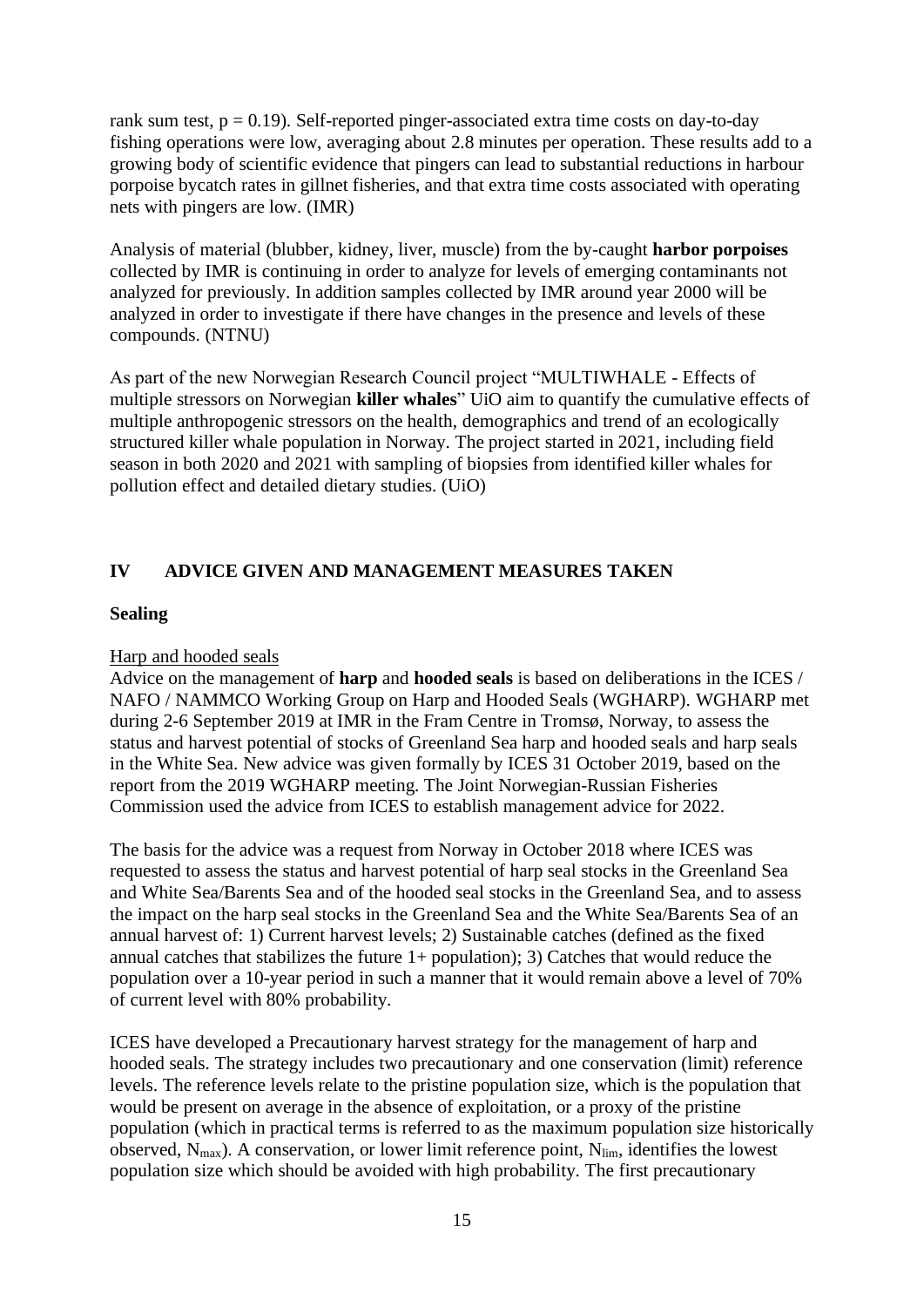reference level is established at 70% ( $N_{70}$ ) of  $N_{\text{max}}$ . When the population is between  $N_{70}$  and Nmax, harvest levels may be decided that stabilise, reduce or increase the population, so long as the population remains above the  $N_{70}$  level. ICES has suggested that this could be done by designing the TAC to satisfy a specific risk criterion which implicate 80% probability of remaining above  $N_{70}$  over a 15-year period. When a population falls below the  $N_{70}$  level, conservation objectives are required to allow the population to recover to above the precautionary  $(N_{70})$  reference level.  $N_{50}$  is a second precautionary reference point where more strictly control rules must be implemented, whereas the  $N_{\text{lim}}$  reference point (set by ICES at  $30\%$  (N<sub>30</sub>) of N<sub>max</sub>) is the ultimate limit point at which all harvest must be stopped.

The ICES management of harp and hooded seals require that the populations in question are defined as "data rich". Data rich stocks should have data available for estimating abundance where a time series of at least three abundance estimates should be available spanning a period of 10-15 years with surveys separated by 2-5 years, the most recent abundance estimates should be prepared from surveys and supporting data (e.g., birth and mortality estimates) that are no more than 5 years old. Stocks whose abundance estimates do not meet all these criteria are considered "data poor" and should be managed more conservatively.

Population assessments were based on a population model that estimates the current total population size, incorporating historical catch data, estimates of pup production and historical values of reproductive rates. The modelled abundance is projected into the future to provide a future population size for which statistical uncertainty is provided for various sets of catch options. In case of "data poor" populations, catch limits are estimated using the more conservative Potential Biological Removal (PBR) approach. PBR was developed by the United States for the management of marine mammals, primarily for use to assess sustainability in bycatches.

The 2018 pup production estimate for **Greenland Sea harp seals** is significantly lower than the previous survey estimates and represents an apparent drop of almost 40% from 2012. Using a combination of mark-recapture based (1983-1991) and aerial survey based (2002- 2018) pup production estimates, the assessment model suggests a current (2019) abundance of the total Greenland Sea harp seal stock which is 426.808 (95% C.I. 313.004-540.613) animals. There is considerable uncertainty in the mark-recapture (MR)-based pup production estimates used in the model, and ICES suggested that the impact of using only the aerial survey estimates (including also a survey estimate from 1991) should be explored. ICES also raised concerns regarding the reliability of some of the reproductive parameters that have been measured at sparse intervals throughout the time period from 1946 to the present. To explore the impact of using different reproductive data, the group suggested that the model be run with fecundity fixed at the long-term mean from all sampling,  $(F=0.84)$ , and with maturity curves being combined to a single curve representing the mean maturity throughout the time period. The final set of models considered were therefore:

- 1) All pup production estimates included (except the aerial survey estimate from 1991). This is similar to all past assessments.
- 2) Pup production estimates from aerial surveys only (including 1991);
- 3) Same as scenario 2), with constant F=0.84 and a single maturity curve.

The three runs resulted in some differences in estimated population trajectories, but the estimates of the 2019 population size were relatively consistent between runs.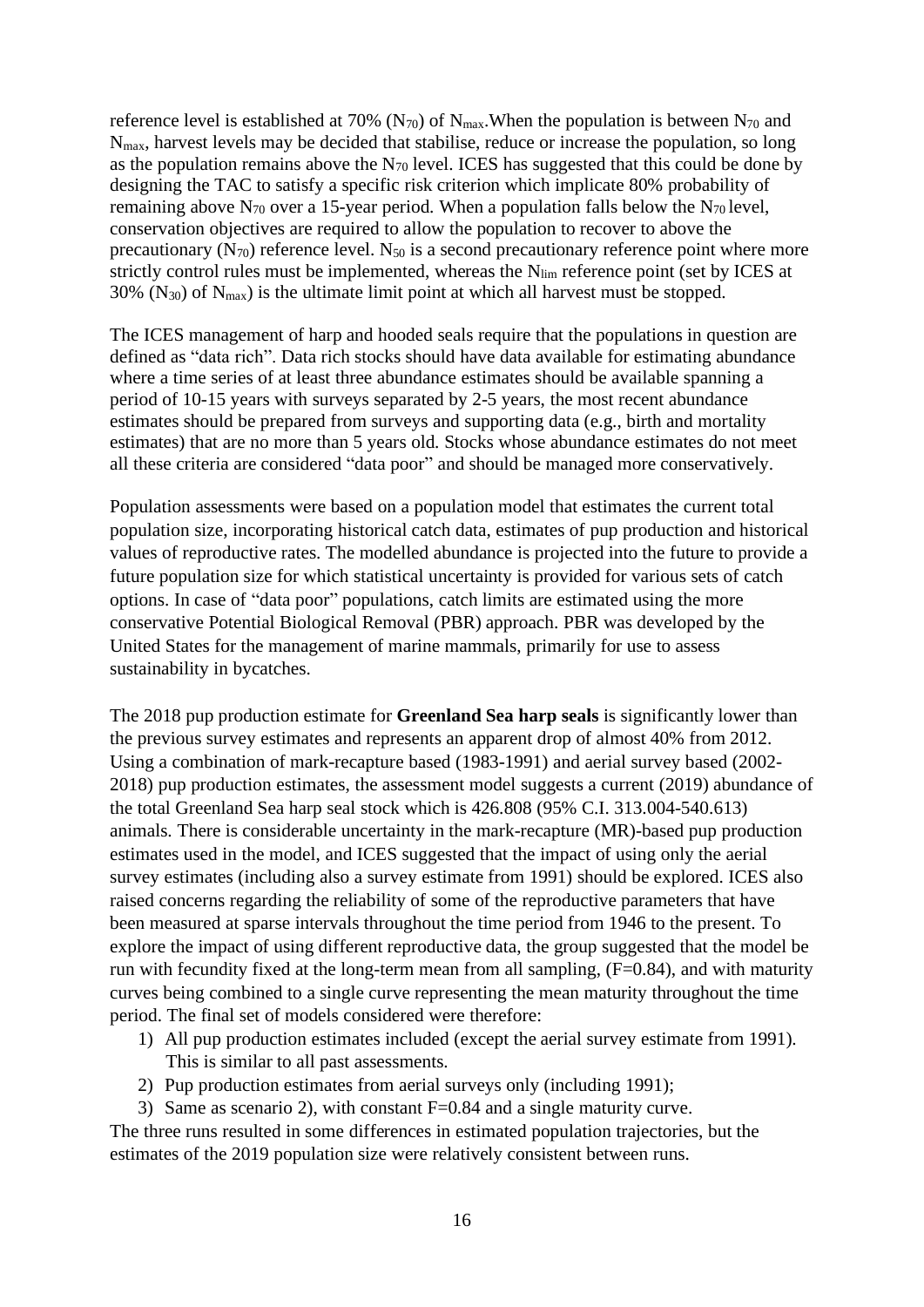In ICES terminology the Greenland Sea harp seal population is data rich. Nevertheless, given the apparent significant drop in pup production between the 2012 and 2018 surveys, the unexplained variability in the MR estimates, the poor fit of the model to all historical pup production estimates, and the subsequent uncertainty regarding model-based trajectories and projections, the conclusion by ICES was that management recommendations for this population should not be based on model projections at this stage. Because the model estimates of current population size were very similar and appeared to be robust to the assumptions of the various runs, ICES suggested that catch options should be based on the estimate of current pup and adult population sizes through the PBR framework. Given the very small difference in estimated current population size irrespective of model run, and similarity between PBR estimates based on these population estimates, ICES suggested that the PBR based on the averaged population estimates (and associated averaged CVs), be used when providing catch scenarios. Using the traditional PBR approach in this way, removals were estimated to be 11.548. Using a multiplier to convert age 1+ animals to pups is inappropriate for the PBR removals.

Recent Russian aerial surveys of the **White Sea/Barents Sea harp** seal stock suggest that there may have been a sudden reduction in pup production after 2003. ICES have suggested that the reduced pup production does not appear to be a result of poor survey timing, poor counting of imagery, disappearance or mortality of pups prior to the survey or increased adult mortality. The most likely explanation for the change in pup production seems to be a decline in the reproductive state of females. The population assessment model used for the White Sea/Barents Sea harp seal population provided a poor fit to the pup production survey data. Nevertheless, ICES decided to continue to use the model which estimated a total 2019 abundance of 1.497.190 (95% C.I. 1.292.939-1.701.440). The modelled total population indicates that the abundance decreased from its highest level in 1946 to the early 1960s, where after an increase has prevailed. Current level is 74% of the 1946 level. The last available information about the reproductive potential for this population is new and based on data from 2018. But the last pup production estimate is from 2013, i.e., more than 5 years old, and the population is considered "data poor". In such cases ICES recommend use of the PBR approach to estimate catch quotas. Given the uncertainty regarding the current status of this population, ICES suggest the application of a more conservative PBR approach in which the upper limit for removals were estimated to be 21.172 seals. Using a multiplier to convert age 1+ animals to pups is inappropriate for the PBR removals.

Results from the most recent (2018) pup survey suggest that current **Greenland Sea hooded seal** pup production remains at the same very low level as in 2012, and lower than observed in comparable surveys in 1997, 2005 and 2007. Due to some uncertainty regarding the historical data on pregnancy rates, the population model was run for a range of pregnancy rates (assuming 50%, 70% or 90% of the mature females produced offspring, respectively). All model runs indicated a population currently well below N30 (30% of largest observed population size). Recent analyses have indicated that pregnancy rates have remained rather constant around 70% in the period 1958 – 1999. Using this scenario, the model estimates a 2019 total population of 76.623 (95% C.I. 58.299-94.947). Following the Precautionary harvest strategy and the fact that the population is below  $N_{\text{lim}}$ , ICES suggest that no harvest be allowed for Greenland Sea hooded seals at this time.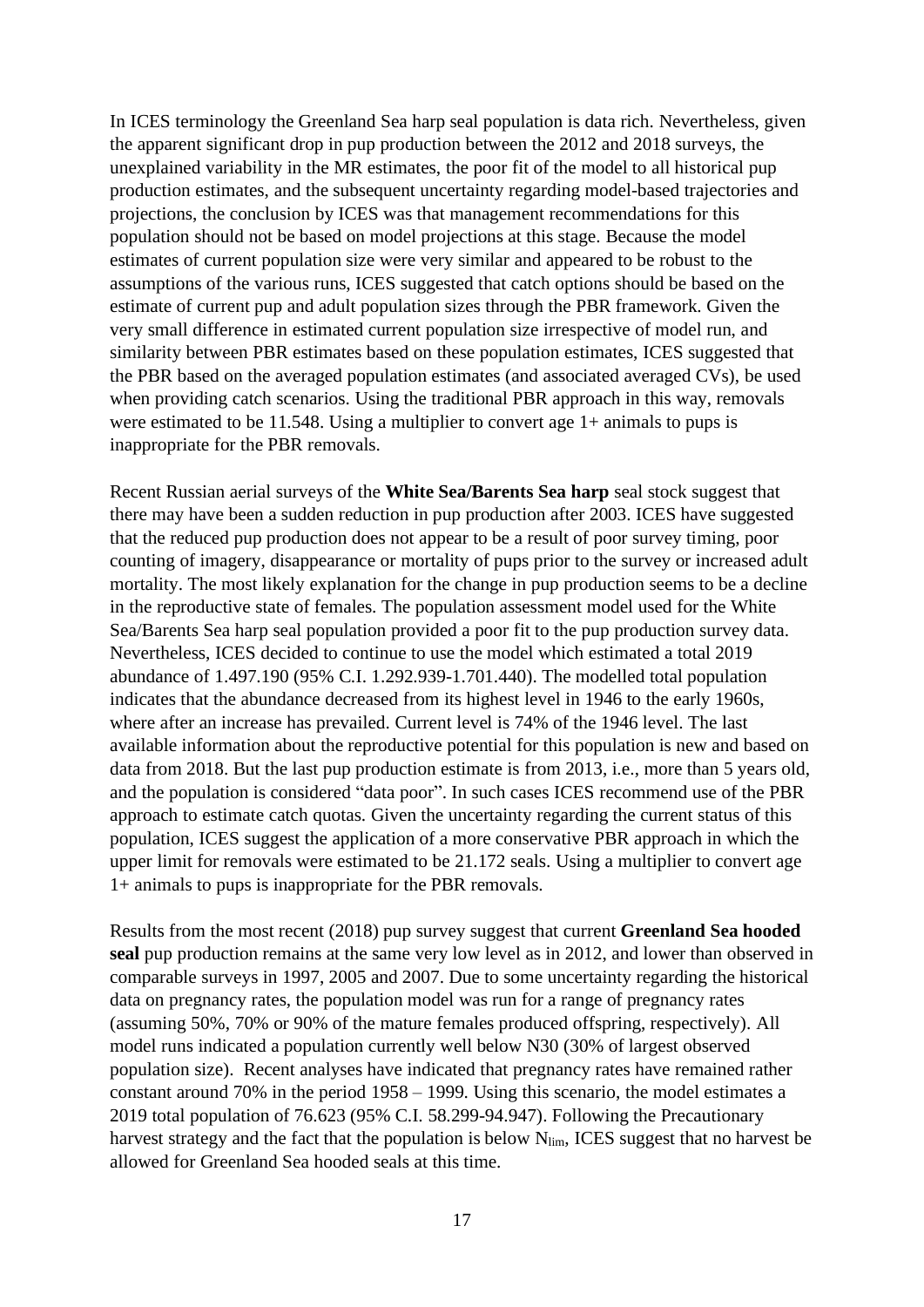Traditionally, both Russia and Norway have participated in the sealing operations in the West Ice and the East Ice and have, therefore, allocated quotas on a bilateral basis in negotiations in the Joint Norwegian-Russian Fisheries Commission. However, the Russians cancelled their sealing operations in the West Ice in 2001. The Norwegian shares of the 2022 quotas would be the total TAC of harp seals in the West Ice. In the East Ice, the Norwegian quota was set at 7,000 harp seals.

### Coastal seals

A new management system for coastal seals was introduced in 1996. Hunting quotas on **harbor** and **grey seals** were set based on best available information on seal abundance along the coast. The regulations also included catch reports. The new management regime required increased survey effort along the Norwegian coast to be able to give advice on catch levels. In 2003, quotas were increased substantially compared to the recommendations based on scientific advice, when they were set at 1186 grey seals (25% of the abundance estimate) and 949 harbor seals (13% of the abundance estimate). Also, compensation paid for shot seals, which included sampling of age and body condition data, were introduced and lasted until 2014 (except in 2011). In 2010, management plans for harbor and grey seals were implemented, aimed to ensure sustainable populations of both species within their natural distribution areas. Regulating measures should be designed to ensure that they have the greatest impact in areas where there is documented significant damage to the fishing industry caused by seals. Target population sizes were decided to be 7000 harbor seals counted during moult and a grey seal population producing 1200 pups annually along the Norwegian coast. Hunting quotas should be set to regulate the seal populations in relation to the target levels. Target levels can be adjusted based on new knowledge on seal populations.

Suggested quotas in 2022 for **harbor seals** in Norway are 268 animals. For **grey seals** a quota of 200 animals, distributed with 60 in Rogaland (southern Norway) and 140 in Troms and Finmark (northern Norway), is recommended. Due to a severe reduction in pup production in recent years, no grey seal hunt is allowed in Trøndelag and Nordland (mid Norway) in 2022.

## Seals in Svalbard

Since a main purpose of managing animal species in Svalbard is to protect naturally occurring species, hunting must not affect the stocks. Controlled and limited hunting is allowed for some species, including **ringed** and **bearded seals**. To hunt in Svalbard, documentation of an accepted big-game-proficiency test (annual rifle shooting test) is required. The two seal species cannot be hunted in national parks / nature reserves. They are also protected during the darkest period (December-January) and in the breeding period. Catch reports are mandatory.

## **Whaling**

At the IWC Annual Meeting in 1992 Norway stated that it intended to reopen the traditional **minke** whaling in 1993. So far, IWC has accepted the RMP developed by its Scientific Committee as a basis for future management decisions but has not implemented the procedure in lieu of the current Moratorium. The Norwegian Government therefore decided to set quotas for the 1993 and following seasons based on RMP, with parameters tuned to the cautious approach level as expressed by the Commission and using the best current abundance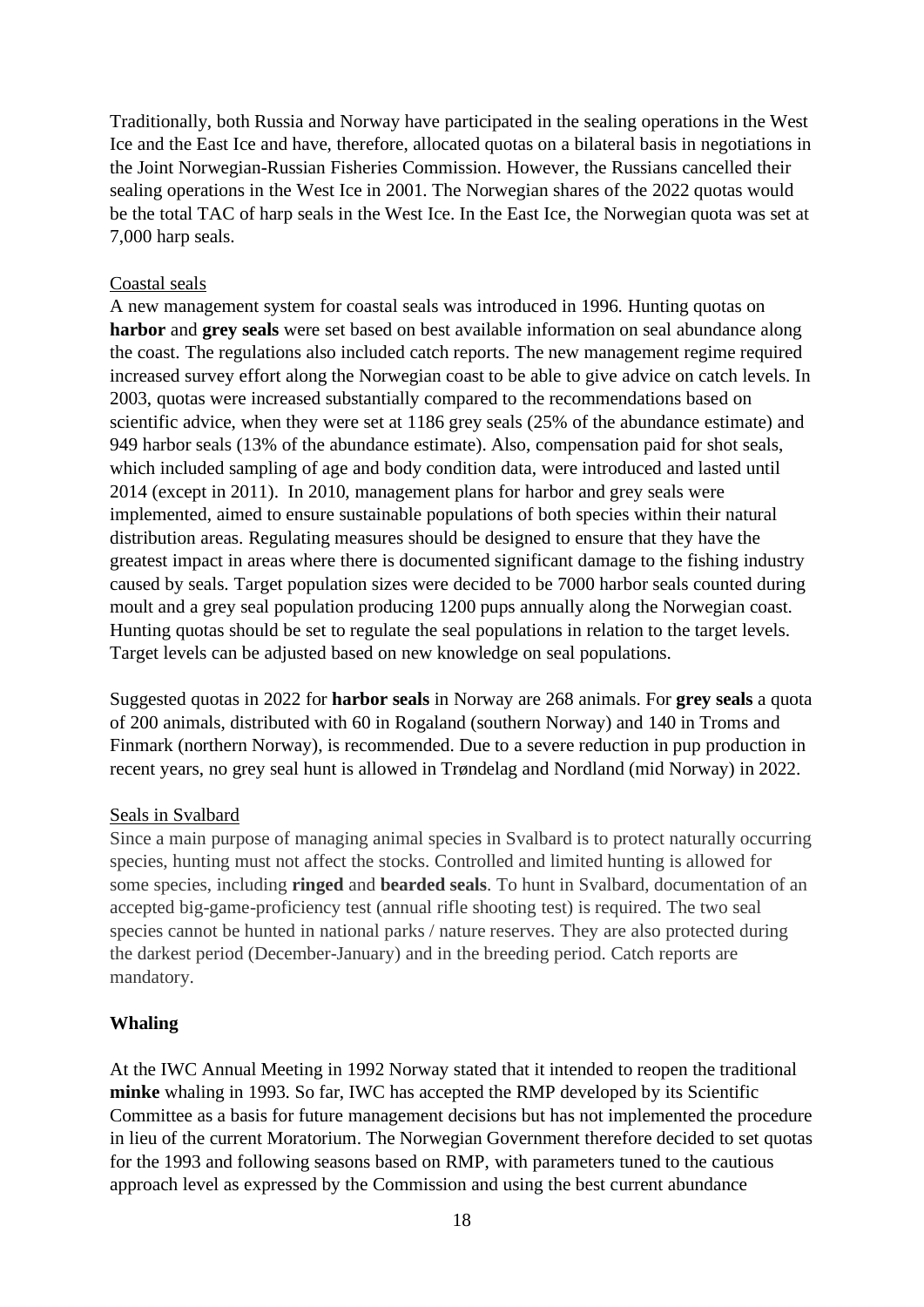estimates as judged by the IWC Scientific Committee. In the Norwegian application of the RMP, a tuning level (long-term target) of 0.60 has been used in recent years.

At, in principle, regular intervals an *Implementation Review* of the RMP for a specific species and management area is conducted. During such reviews, the input data as well as biological information including genetics are critically evaluated and conditioned for simulation trials of management scenarios. The most recent review for North Atlantic common minke whales was conducted over the period 2014-2017. It has been concluded that there is a single panmictic minke whale population in the Northeast Atlantic and new abundance estimates have been approved for use in RMP. From the 2008-2013 period, the total estimate for the surveyed areas is 100 615 (cv 0.17), of which 89 623 (cv 0.18) animals are in the Eastern area. (IMR).

Starting in 2016, a new six-year block quota 2016-2021, was set with an annual total catch quota of 880 animals of which 710 could be taken within the Northeastern stock area (the E Small Areas, i.e. the EW, EN, ES and EB Small Areas) and 170 within the CM area of the Central **minke whale** stock. The catch quotas are set for each of the five management areas, and untaken quotas may be transferred to following years within the period which the block quota is set for.

For 2021 the total catch quota, including transfers, was set to 1278 minke whales. This was the same as the quotas set for each of the years 2018 - 2020. The catching season opens April 1 and are closed medio September. The guidelines for sightings surveys are established by IWC Scientific Committee and distance and angle experiments are routinely conducted as part of the surveys with the aim of estimating bias and variability in measurement error (ME). A simulation-based correction method has previously been applied to the abundance estimates; however, the isolated effect of distance and angle ME was not explicitly quantified. For the challenge, multiplicative/additive ME error models were considered. The approach confirmed that the abundance estimates obtained by taking ME into account are consistently larger than the abundance estimates without ME correction (Solvang et al. 2021).

## **Bycatch**

Based on the about 96% reduction of **harbour porpoise** bycatch in the pinger trials (see Bycatch Mitigation under Item III), the Norwegian Marine Mammal Scientific Advisory Board recommended pingers be mandatory in the gillnet fishery for cod (*Gadus morhua*) in Vestfjorden. The Norwegian Ministry for Trade, Industry and Fisheries made pingers mandatory in Vestfjorden from January  $1<sup>st</sup>$  to April 30<sup>th</sup> 2021. The pinger mandate is continued in 2022. Initial evaluations indicated a number of problems (eg water intrusion and damage to the outer housing) with the pingers when they were applied to a commercial fishery and the efficacy to reduce porpoise bycatch was less than demonstrated in the trials.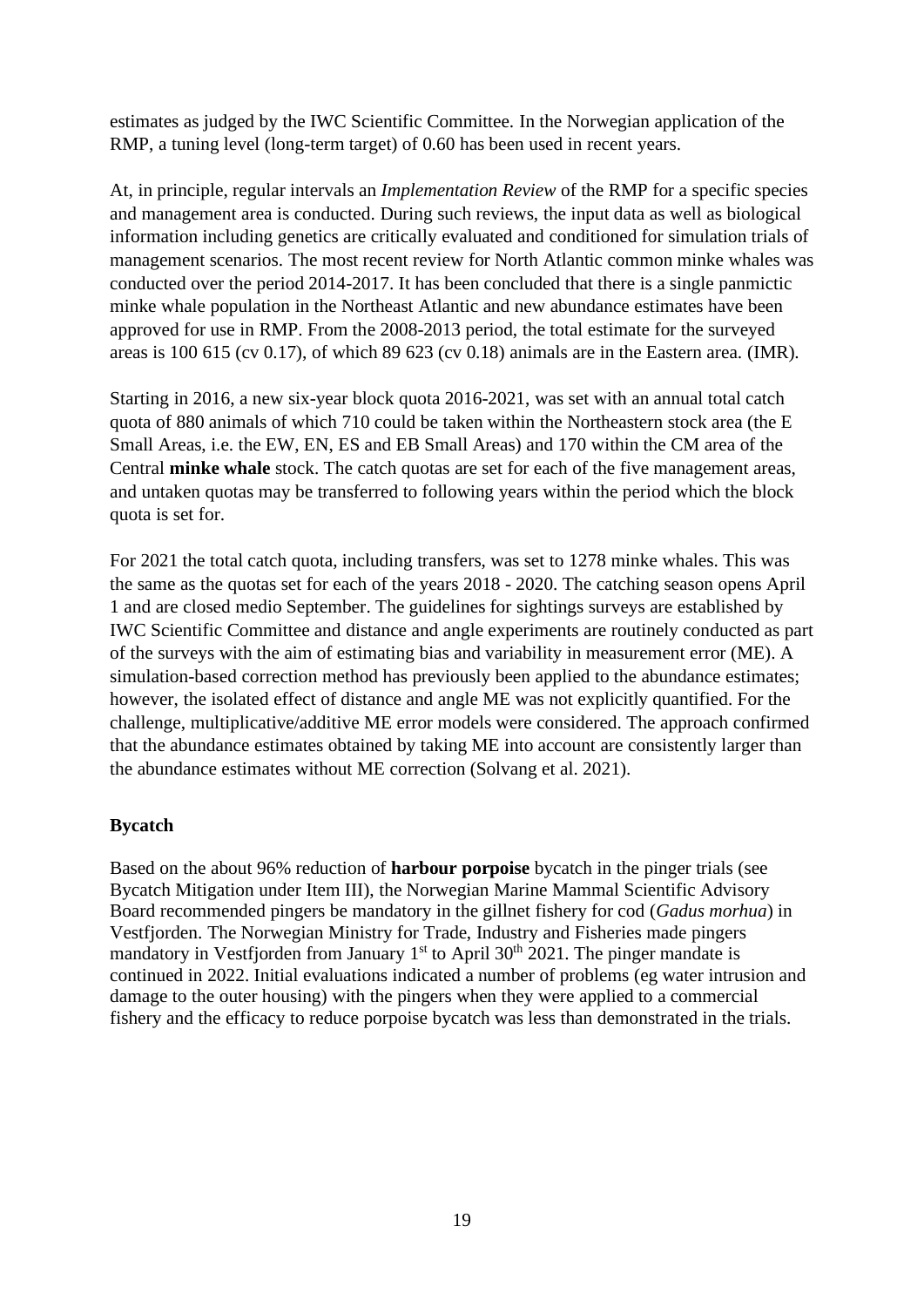#### **V PUBLICATIONS AND DOCUMENTS**

#### *Peer reviewed*

- Ahonen, H., Stafford, K. M., Lydersen, C., Berchok, C. L., Moore, S. E. & Kovacs, K. M. 2021. Inter-annual variability in acoustic detection of blue and fin whale calls in the Northeast Atlantic High Arctic between 2008 and 2018. Endangered Species Research 45: 209-224.
- Andersen, M., Lydersen, C. & Kovacs, K. M. 2021. Stable ringed seal (*Pusa hispida*) demography despite significant habitat change in Svalbard, Norway. Polar Research 40, art. no. 5391: 1-14.<https://doi.10.33265/polar.v40.5391>
- Andvik, C., Jourdain, E., Lyche, J.L., Karoliussen, R. & Borgå, K. 2021. High Levels of Legacy and Emerging Contaminants in Killer Whales (*Orcinus orca*) from Norway, 2015 to 2017. Environmental Toxicology and Chemistry 40: 1848- 1858. <https://doi.org/10.1002/etc.5064>
- Aoki, K., Isojunno, S., Bellot, C., Iwata, T., Kershaw, J., Akiyama, Y., López, L.M.M., Ramp, C., Biuw, M., Swift, R., Wensveen, P.J., Pomeroy, P., Narazaki, T., Hall, A., Sato, K., & Miller, P.J.O. 2021. Aerial photogrammetry and tag-derived tissue density reveal patterns of lipid-store body condition of humpback whales on their feeding grounds. Proceedings of the Royal Society B 288: 20202307. <https://doi.org/10.1098/rspb.2020.2307>
- Bachmann, L., Cabrera, A. A., Heide-Jørgensen, M. P., Shpak, O. V., Lydersen, C., Wiig, Ø & Kovacs, K. M. 2021. Mitogenomics and the genetic differentiation of contemporary *Balaena mysticetus* (Cetacea) from Svalbard. Zoological Journal of the Linnean Society 191: 1192-1203.
- Baines, M., Kelly, N., Reichelt, M., Lacey, C., Pinder, S., Fielding, S., Murphy, E., Trathan, P., Biuw, M., Lindstrøm, U., Krafft, B.A. & Jackson, J.A. 2021. Population abundance of recovering humpback whales *Megaptera novaeangliae* and other baleen whales in the Scotia Arc, South Atlantic. Marine Ecology progress Series 676: 77-94. <https://doi.org/10.3354/meps13849>
- Bengtsson, O., Hamilton, C.D., Lydersen, C., Andersen, M. & Kovacs, K.M. 2021. Distribution and habitat characteristics of pinnipeds and polar bears (*Ursus maritimus*) around the Svalbard Archipelago, based on observations from 2005-2018. Polar Research 40, art. no. 5326: 1-20.<https://doi.10.33265/polar.v40.5326>
- Benti, B., Miller, P.J.O., Biuw, M. & Curé, C. 2021. Indication that the behavioural responses of humpback whales to killer whale sounds are influenced by trophic relationships. Marine Ecology Progress Series 660: 217-232. [https://doi.org/10.3354/meps13592.](https://doi.org/10.3354/meps13592)
- Bilgmann, K., Armansin, N., Ferchaud, A.L., Normandeau, E., Bernatchez, L., Harcourt, R., Ahonen, H., Lowther, A., Goldsworthy, S.D. and Stow, A. 2021. Low effective population size in the genetically bottlenecked Australian sea lion is insufficient to maintain genetic variation. Animal Conservation 24: 847–861.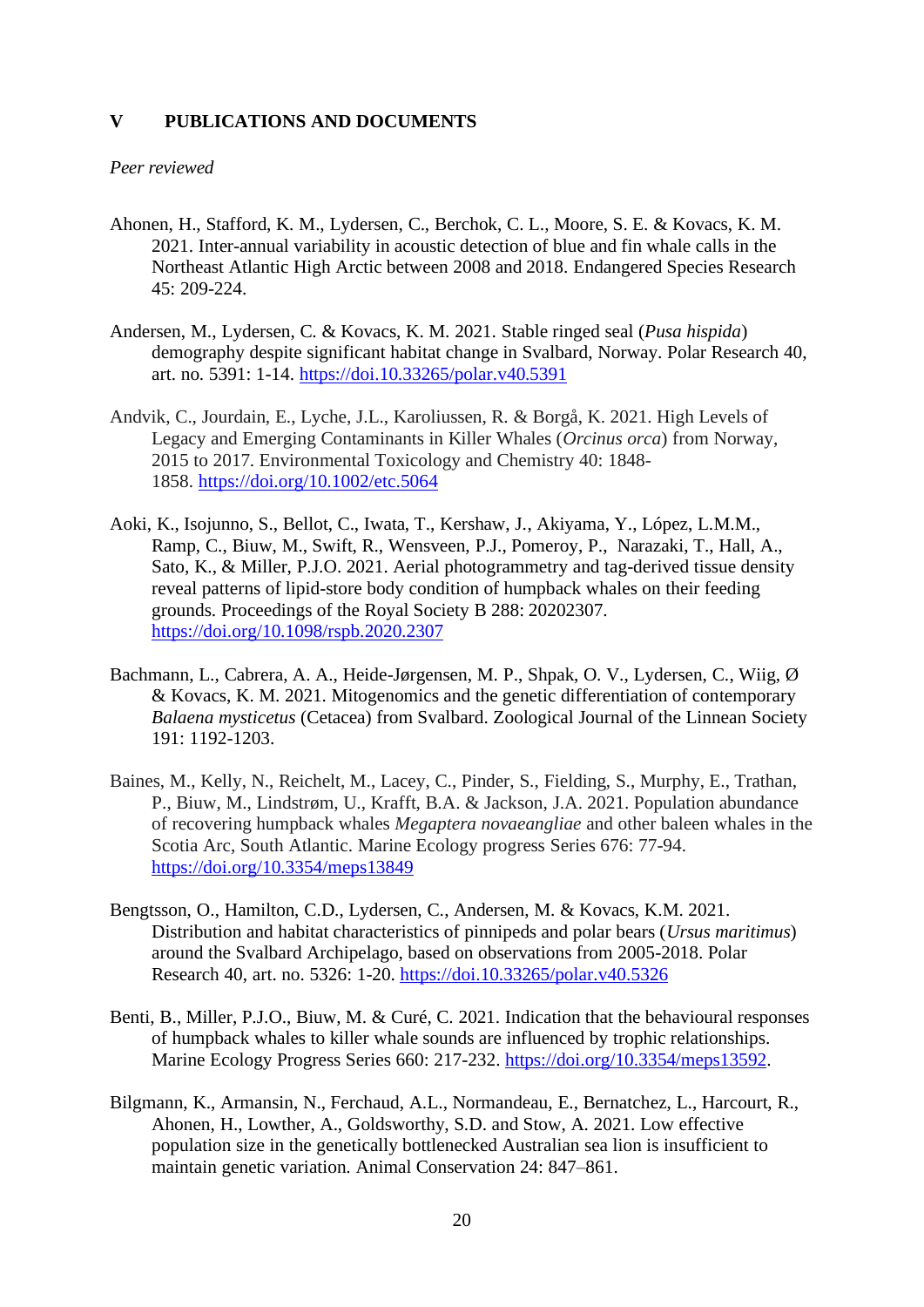- Bjørge, A. & Haug, T. 2021. In memory of Dr. Seiji Ohsumi. Cetacean Population Studies 3: 3.
- Blanchet, M-A**,** Vincent C., Womble J., Steingass S. & Desportes G. 2021. Harbour seals: population structure, status, and threats in a rapidly changing environment. Oceans 2: 41-63.
- Cleary, A.C., Hoffman, J.I., Forcada, J., Lowther, A.D., Lydersen, C. and Kovacs, K.M. 2021. 50,000 years of ice and seals: demographic impacts of the Last Glacial Maximum on Antarctic fur seals. Ecology and Evolution 11: 14003-14011.
- Cunen, C., Walløe, L., Konishi, K. & Hjort, N.L. 2021. Decline in the body condition in the Antarctic minke whale (*Balaenoptera bonarensis*) in the Southern Ocean during the 1990s. Polar Biology 44: 259-273.<https://doi.org/10.1007/s00300-020-02783-3>
- de la Vega, C., Mahaffey, C., Tuerena, R.E., Yurkowski, D.J., Ferguson, S.H., Stenson, G.B., Nordøy, E.S., Haug, T., Biuw, M., Smout, S., Hopkins, J., Tagliabue, A., & Jeffreys, R.M. 2021. Arctic seals as tracers of environmental and ecological change. Limnology and Oceanography Letters 6: 24-32. [https://doi.10.1002/lol2.10176.](https://doi.10.1002/lol2.10176)
- Eerkes-Medrano, D., Aldridge, D. & Blix, A.S. 2021. North Atlantic minke whale (*Balaenoptera acutorostrata*) feeding habits and migrations evaluated by stable isotope analysis of baleen. Ecology and Evolution 11 (22): 16344-16353. <https://doi.org/10.1002/ece3.8224>
- Goldsworthy, S. D., Shaugnessey, P. D., Mackay, A. I., Bailleul, F., Holman, D., Lowther, A. d., page, B., Waples, K., Raudino, H., Bryars, S. & Anderson, T. 2021. Assessment of the status and trends in abundance of a coastal pinniped, the Australian sea lion *Neophoca cinerea*. Endangered Species Research 44: 421-437.
- Gonzalez, A. P., Kovacs, K. M., Lydersen, C., Ims, R. & Lowther, A. D. 2021. Drones and marine mammals in Svalbard, Norway. Marine Mammal Science 37: 1212-1229.
- Hamilton, C.D., Lydersen, C., Aars, J., Biuw, M., Boltunov, A.N, Born, E.W., Dietz, R., . Folkow, L.P., Glazov, D.M, Haug, T., Heide-Jørgensen, M.P., Kettemer, L.E., Laidre, K.L. Øien, N., Nordøy, E.S., Rikardsen, A.H., Rosing-Asvid, A., Semenova, V., Shpak, O.V., Sveegaard, S., Ugarte, F., Wiig, Ø., Kovacs, K.M. 2021. Marine mammal hotspots in the Greenland and Barents Seas. Marine Ecology Progress Series 659: 3-28. <https://doi.org/10.3354/meps13584>
- Haug, T., Biuw, M., Gjøsæter, H., Knutsen, T., Lindstrøm, U., MacKenzie, K., Meier, S. & Nilssen, K.T. 2021. Harp seal body condition and trophic interactions with prey in Norwegian high Arctic waters in early autumn. Progress in Oceanography 191: 102498. <https://doi.org/10.1016/j.pocean.2020.102498>
- Iwata, T., Biuw, M., Aoki, K. & Miller, P.J.O. 2021. Using an omnidirectional video logger to observe the underwater life of marine mammals: Humpback whale resting behaviour. Behavioural Processes 186: 104369.<https://doi.org/10.1016/j.beproc.2021.104369>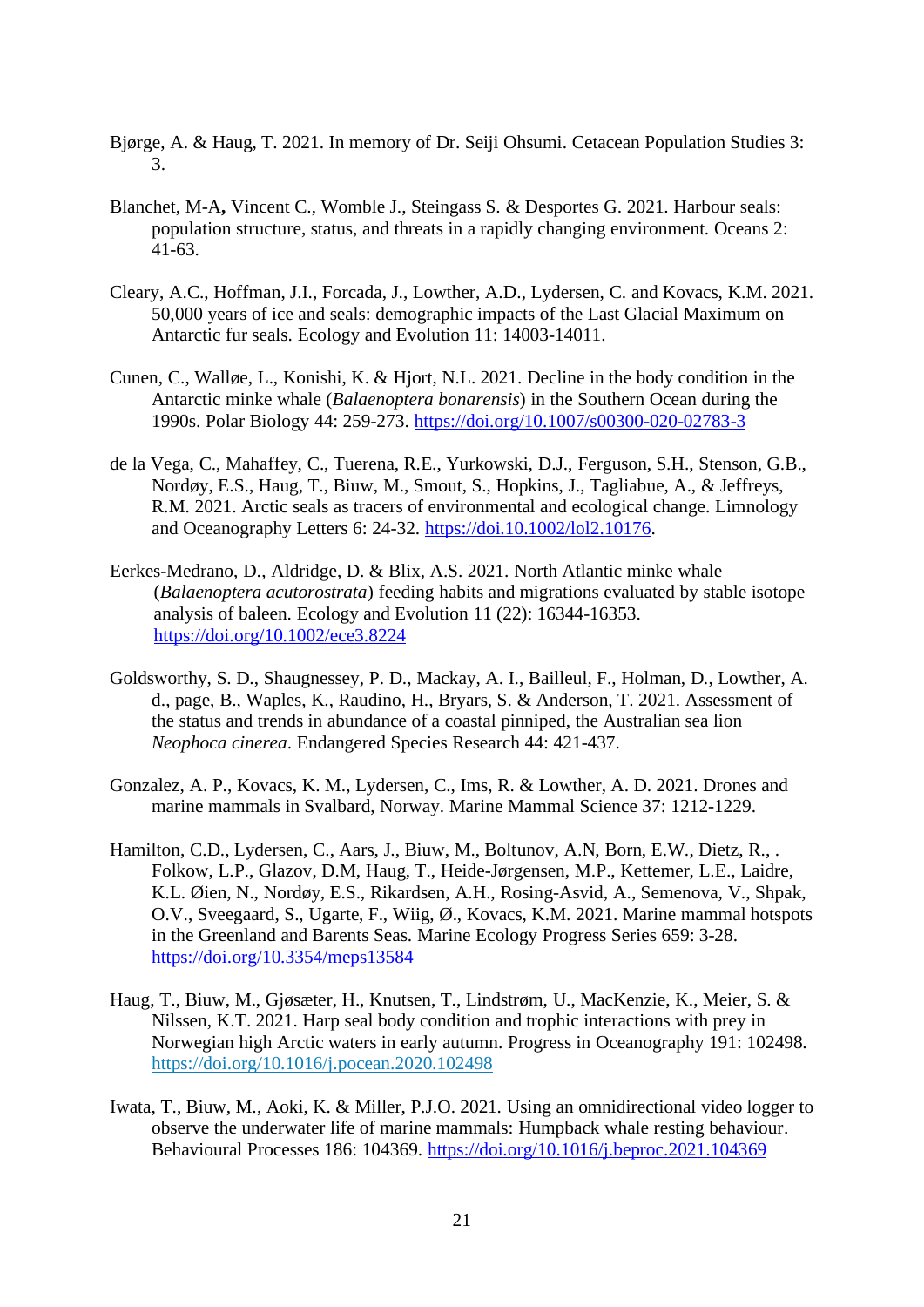- Jourdain, E., Goh, T., Kuningas, S.,Similä, T., Vongraven, D., Karoliussen, R., Bisther, A., & Hammond, P. S. 2021. Killer whale (*Orcinus orca*) population dynamics in response to a period of rapid ecosystem change in the eastern North Atlantic. Ecology and Evolution, 00, 1–18. <https://doi.org/10.1002/ece3.8364>
- Jourdain, E., Barrett-Lennard, L.G., Ellis, G.M., Ford, J.K.B., Karoliussen, R., Towers, J.R. & Vongraven, D. 2021. Natural Entrapments of Killer Whales (*Orcinus orca*): A Review of Cases and Assessment of Intervention Techniques. Frontiers in Conservation Science 2:707616. <https://doi.10.3389/fcosc.2021.707616>
- Kershaw, J.L., de la Vega, C., Jeffrey, R.M., Frie, A.K., Haug, T., Mahaffey, C., Mettam, C., Stenson, G., Smout, S. 2021. Compound-specific isotope analyses of harp seal teeth: tools for trophic ecology reconstruction. Marine Ecology Progress Series, 678: 211–225.<https://doi.org/10.3354/meps13867>
- Kovacs, K. M., Citta, J., Brown, T., Dietz, R., Ferguson, S., Harwood, L., Houde, M., Lea, E. V., Quakenbush, L., Riget, F., Rosing-Asvid, A., Smith, T. G., Svetochev, V., Svetocheva, O. & Lydersen, C. 2021. Variation in body size of ringed seals (*Pusa hispida hispida*) across the circumpolar Arctic: evidence of morphs, ecotypes or simply extreme plasticity? Polar Research 40, art. no. 5753.<https://doi.10.33265/polar.v40.5753>
- Kovacs, K.M., Romano, T.A., Reeves, R.R., Hobbs, R.C., Desportes, G., Brennan, R. & Castellote, M., 2021. Introduction - Special Cluster—Beluga whales (*Delphinapterus leucas*): knowledge from the wild, human care and TEK. Polar Research 40, art. no. 8235. [https://doi.org/10.33265/polar.v40.8235.](https://doi.org/10.33265/polar.v40.8235)
- Koen-Alonso, M., Lindstrøm, U. & Cuff, A. 2021. Comparative Modeling of Cod-Capelin Dynamics in the Newfoundland-Labrador Shelves and Barents Sea Ecosystems. Frontiers in Marine Science 8:579946. <https://doi.10.3389/fmars.2021.579946>
- Kunisch, E.H., M. Graeve, M., Gradinger, R., Haug, T., Kovacs, K.M., Lydersen, C., Varpe, Ø & Bluhm, B.A. 2021. Ice-algal carbon supports harp and ringed seal diets in the European Arctic: evidence from fatty acid and stable isotope markers. Marine Ecology Progress Series 675: 181-197.<https://doi.org/10.3354/meps13834>
- Llobet, S. M., Ahonen, H., Lydersen, C., Jørgen Berge, J., Ims, R. & Kovacs, K. M. 2021. Bearded seal (*Erignathus barbatus)* vocalizations across seasons and habitat types in Svalbard, Norway. Polar Biology 44: 1273-1287.
- Lydersen, C. & Kovacs, K. M. 2021. A review of the ecology and status of white whales (*Delphinapterus leucas*) in Svalbard, Norway. Polar Research 40, art. no. 5509: 1-13. <https://doi.10.33265/polar.v40.5509>
- Martins, S., Aniceto, S.A., Ahonen, H., Pedersen, G., & Lindstrøm, U. 2021. Humpback whale (*Megaptera novaeangliae*) song on a subarctic feeding ground. *Front.Mar.Sci.* <https://doi.10.3389/fmars.2021.669748>
- McMahon*,* C., Roquet, F., Baudel, S., Belbeoch, M., Bestley, S., Blight, C., Boehme, L., Carse, F., Costa, D.P., Fedak, M., Guinet, C., Harcourt, R., Heslop, E., Hindell, M.A., Hoenner, X., Holland, K., Holland, M., Jaine, F.R.A., du Dot, T.J., Jonsen, I., Keates,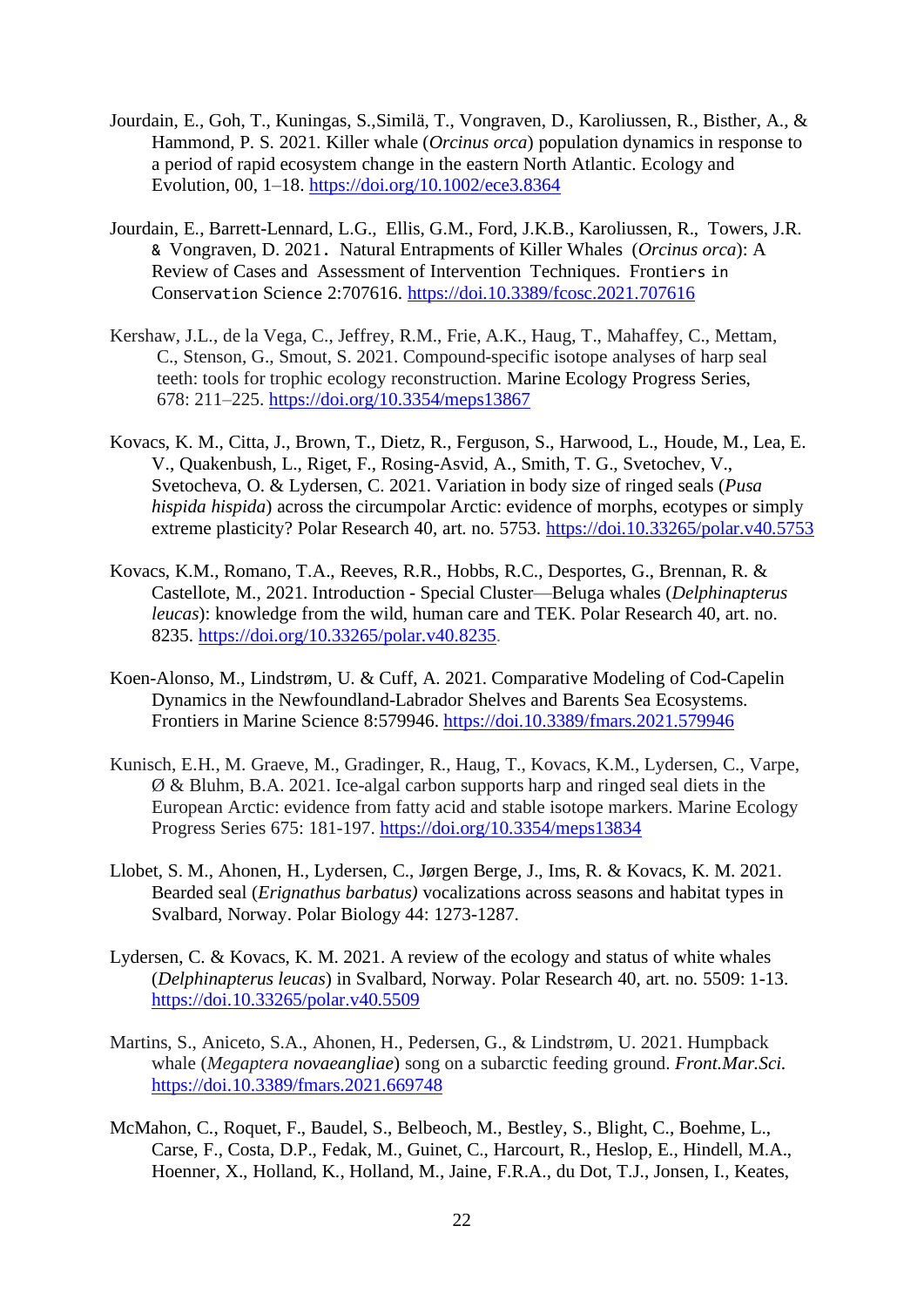T.R., Kovacs, K.M., Labrousse, S., Lovell, P., Lydersen, C., March, D., Mazloff, M., McKenzie, M.K., Muelbert, M.M.C., O' Brien, K., Phillips, L., Portela, E., Pye, J., Rintoul, S., Sato, K., Tsontos, V.M., Turpin, V., Sequeira, A.M.M., Simmons, S., van Wijk, E., Vo, D., Wege, M., Whoriskey, F., Wilson, K. & Woodward, B. 2021. Animal Borne Ocean Sensors – AniBOS – a complementary and essential component of the Global Ocean Observing System (GOOS). Frontiers in Marine Science 8**:** 751840. <https://doi.10.3389/fmars.2021.751840>

- Pedersen, T., Mikkelsen, N., Lindstrøm, U., Renaud, P.E., Nascimento, M.C., Blanchet, M.- A., Ellingsen, I.H., Jørgensen, L.L. & Blanche, H. 2021. Overexploitation, Recovery, and Warming of the Barents Sea Ecosystem During 1950–2013. Frontiers in Marine Science 8:732637.<https://doi:10.3389/fmars.2021.732637>
- Pinzone, M., Nordøy, E.S., Eppe, G., Malherbe, C., Das, K. & Collard, F. 2021. First record of plastic debris in the stomach of a hooded seal pup from the Greenland Sea. Marine Pollution Bulletin 167:112350
- Routti, H., Harju, M., Lühmann, K., Aars, J., Ask, A., Goksøyr, A., Kovacs, K. M. & Lydersen, C. 2021. Concentrations and endocrine disruptive potential of phthalates in marine mammals from the Norwegian Arctic. Environment International 152, art. No. 106458, 1-10.<https://doi.10.1016/j.envint.2021.106458>
- Ryeng, K.A., Lakemeyer, J., Roller, M., Wohlsein, P. & Siebert, U. 2021. Pathological findings in bycaught harbour porpoises (*Phocoena phocoena*) from the coast of Northern Norway. Polar Biology:<https://doi.org/10.1007/s00300-021-02970-w>
- Ryeng, K.A. & Larsen, S.E. 2021. The relative effectiveness of two expanding bullet designs in young harp seals (*Pagophilus groenlandicus*): A randomised controlled field study in the Norwegian harp seal hunt. Animal Welfare 30: 155-167. <https://doi.10.7120/09627286.30.2.155>
- Sivel, E.M., Planque, B., Lindstrøm, U. & Yoccoz, N.G. 2021. Multiple configurations and fluctuating trophic control in the Barents Sea food-web. PLOS ONE 16 (7). ISSN 1932- 6203.s doi: [10.1371/journal.pone.0254015.](http://dx.doi.org/10.1371/journal.pone.0254015)
- Skovrind, M., Louis, M., Westbury, M. V., Garilao, C., Kaschner, K., Castruita, J. A. S., Gopalakrishnan, S., Knudsen, S. W., Haile, J. S., Dalen, L., Meshchersky, I. G., Shpak, O. V., Glazov, D. M., Rozhnov, V. V., Litovka, D. I., Krasnova, V. V., Chernetsky, A. D., Belkovich, V. M., Lydersen, C**.,** Kovacs, K. M., Heide-Jørgensen, M. P., Postma, L., Ferguson, S. H. & Lorenzen, E. D. 2021. Circumpolar phylogeography and demographic history of beluga whales reflect past climatic fluctuations. Molecular Ecology 30: 2543-2559.
- Solvang, H.K., Haug, T., Knutsen, T., Gjøsæter, H., Bogstad, B., Hartvedt, S., Øien, N. & Lindstrøm, U. 2021. Distribution of rorquals and Atlantic cod in relation to their prey in the Norwegian high Arctic. Polar Biology 44: 361-382. [https://doi.org/10.1007/s00300-](https://doi.org/10.1007/s00300-021-02835-2) [021-02835-2.](https://doi.org/10.1007/s00300-021-02835-2)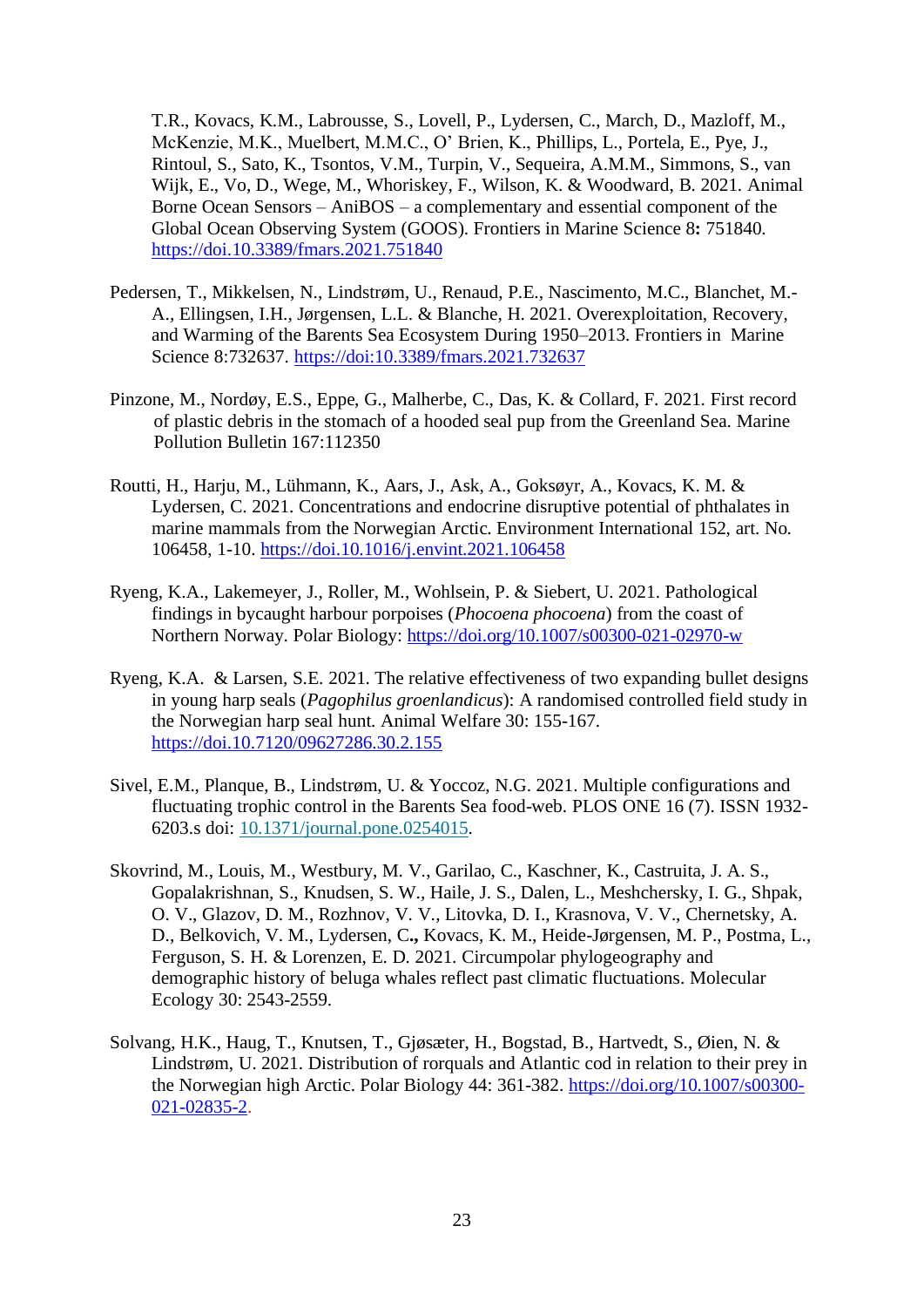- Solvang, H.K., Skaug, H.J. & Øien, N. 2021. Consideration of measurement errors for the Norwegian common minke whale (*Balaenoptera acutorostrata acutorostrata*) surveys. Journal of Cetacean Research and Management 22: 1-16.
- Trimmel, S., Vike-Jonas, K., Villa Gonzalez, S., Ciesielski, T.M., Lindstrøm, U., Jenssen, B.M. & Asimakopoulos, A. 2021. Rapid determination of per- and polyfluoroalkyl substances (PFAS) in harbour porpoise liver tissue by HybridSPE (R)-UPLC (R)- MS/MS. Toxics 9, 183. [https://doi.org/10.3390/toxics9080183.](https://doi.org/10.3390/toxics9080183)
- Tryland, M. Lydersen, C., Kovacs, K. M., Rafter, E. & Thoresen, S. T. 2021. Serum biochemistry and haematology in wild and captive bearded seals (*Erignathus barbatus*) from Svalbard, Norway. Acta Veterinaria Scandinavia 63, art. 33. <https://doi.10.1186/s13028-021-00598-8>
- Vacquié-Garcia, J., Lydersen, C., Lydersen, E., Christensen, G. N., Guinet, C. & Kovacs, K. M. 2021. Seasonal habitat use of a lagoon by ringed seals (*Pusa hispida*) in Svalbard, Norway. Marine Ecology Progress Series 675: 153-164.
- Vogel, E.F., Biuw, M., Blanchet, M.-A., Jonsen, I.D., Mul, E., Johnsen, E., Hjøllo, S.S., Olsen, M.T., Dietz, R. & Rikardsen, A. 2021. Killer whale movements on the Norwegian shelf are associated with herring density. Marine Ecology Progress Series 665: 217-231.<https://doi.org/10.3354/meps13685>
- Wege, M., Bornemann, H., Blix, A.S., Nordøy, E.S., Biddle, L. & Bester, M.N. 2021. Distribution and habitat suitability of Ross seals in warming ocean. Frontiers in Marine Science 8:659430<https://doi.org/10.3389/fmars.2021.659430>

### *Others*

- Bjørge, A., Moan, A., Ryeng, K.A., and Wiig, J.R. 2021. Estimates of humpback (*Megaptera novaeanglia*) minke (*Balaenoptera acutorostrata*) and killer (*Orcinus orca*) whale fishing gear interactions in Norwegian fisheries suggest low anthropogenic mortality. IWC SC/68C/HIM/13. 13 p.
- Chambault, P., Kovacs, K.M., Lydersen, C., Shpak, O., Teilmann, J., Albertsen, C.M. & Heide-Jørgensen, M.P. 2021. Arctic whales in warming waters: demographic and behavioural consequences? 7th Int. Bio-Logging Symp**.** Honolulu, Hawaii, 18-22 Oct. 2021**.**
- Ciccone, C., Kante, F., Hazlerigg D.G., Folkow, L. West, A.C., Wood, S.H. 2021. Circadian clockwork and mitochondrial metabolism in a diving mammal: clues to hypoxia tolerance? – Scandinavian Physiological Society, Annual meeting, September 2021, Stockholm, Sweden.
- Elnes, J.O. 2021. Predicted times and areas of interaction risk between harbour seals and coastal gillnet fisheries in Norway. MSC thesis, Dept. of Biosciences, University of Oslo.
- Kante, F. 2021. Characterization of the circadian clock in Hooded Seals (*Cystophora cristata*) and its interaction with mitochondrial metabolism. A multi-tissue comparison and cell culture approach. Master of Science thesis, UiT – the Arctic University of Norway.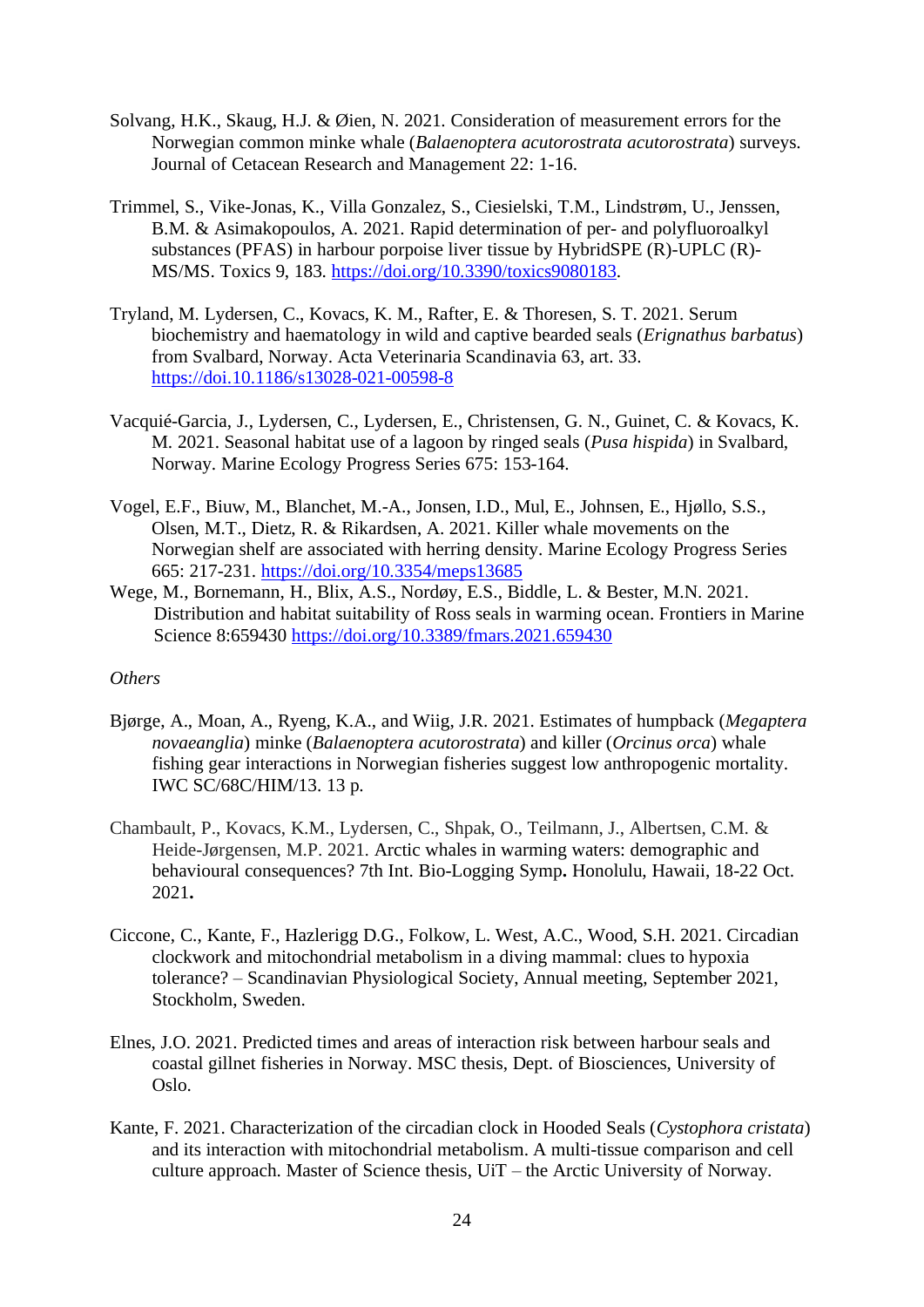- Kovacs, K.M., Belikov, S., Boveng, P., Desportes, G., Ferguson, S., Hansen, R., Laidre, K., Stenson, G., Thomas, P., Ugarte, F. & Vongraven, D. 2021. 2021 State of the Arctic Marine Biodiversity Report (SAMBR) Summary Report - Update: 2021 State of the Arctic Marine Biodiversity Report (SAMBR) Update: Marine Mammals. Conservation of Arctic Flora and Fauna International Secretariat: Akureyri, Iceland.
- Lydersen, C., Ahonen, H., Kovacs, K. M., Øien, N., Vacquie-Garcia, J., Guinet, C. & Heide-Jørgensen, M. P. 2021. Fin whales in Svalbard: where do they go in the winter? Fram Forum 2021**,** Research Notes: 68-71.
- Lydersen, C., Heide-Jørgensen, M. P., Blanchet, M.-A. & Kovacs, K. M. 2021. Narwhal in north-east Greenland – observations, biopsies and satellite tagging (from helicopter). NAMMCO Scientific Committees "Ad Hoc Working Group on Narwhal in East Greenland", 25-29 Oct. 2021, Copenhagen. NAMMCO SC/28/NEGWG/05. 8 pp.
- MacKenzie, K. M., Lydersen, C., Haug, T., Routti, H., Aars, J., Andvik, C. M., Borgå, K., Fisk, A. T., Biuw, M., Lowther, A. D., Lindström, U. & Kovacs, K. M. 2021. Marine mammal ecological niches in the European Arctic. IsoEcol 2021. Covid Interluded 11<sup>th</sup> International Conference on the Applications of Stable Isotope Techniques to Ecological Studies, Virtual Meeting, May 19-21, 2021.
- Moan, A. & Bjørge, A. 2021. Bycatch of coastal seals in Norwegian gillnet fisheries conducted by coastal fishing vessels. NAMMCO SC/28/BYCWG/04.
- Moan, A. & Bjørge, A. 2021. Pinger trials in Norwegian commercial fisheries confirm that pingers reduce harbour porpoise bycatch rates and demonstrate low level of pingerassociated negative impacts on day-to-day fishing operations. IWC SC/68C/HIM/02. 13 p.
- Øien, N. 2021. Report of the Norwegian 2020 survey for minke whales within the Small Management Area EW – Norwegian Sea. SC/68C/ASI/06. 10 pp.
- Pedersen, A.E. 2021. The metabolism of lean and fat hooded seal pups (*Cystophora cristata*). How fat contributes to the total metabolic rate. Master of Science thesis, UiT – the Arctic University of Norway.
- Routti, H., Luhmann, K., Kovacs, K. M., Lydersen, C., Harju, MJ. & Goksøyr, A. 2021, Pollutants in ocean's giants. Fram Forum 2021, Research Notes: 126-129.
- Solvang, K.K., Skaug, H.J. and Øien, N. 2021. Abundance of common minke whales in the Northeast Atlantic based on survey data collected over the period 2014-2019. IWC SC/68C/ASI/04. 11 pp.
- Søreide, J.E., Pitusi, V., Vader, A., Damsgård, B., Nilsen, F., Skogseth, R., Poste, A., Bailey, A., Kovacs, K.M., Lydersen, C., Gerland, S., Decamps, S., Strøm, H., Renaud, P.E., Christensen, G., Arvnes, M.P., Moiseev, D., Singh, R.K., Bélanger, S., Elster, J., Urbański, J., Moskalik, M., Wiktor, J. & Węsławski, J.M. 2021. Ecosystems in transition: how to monitor changes in coastal environments in Svalbard? Svalbard Science Conference 01-04 November, Oslo, Norway.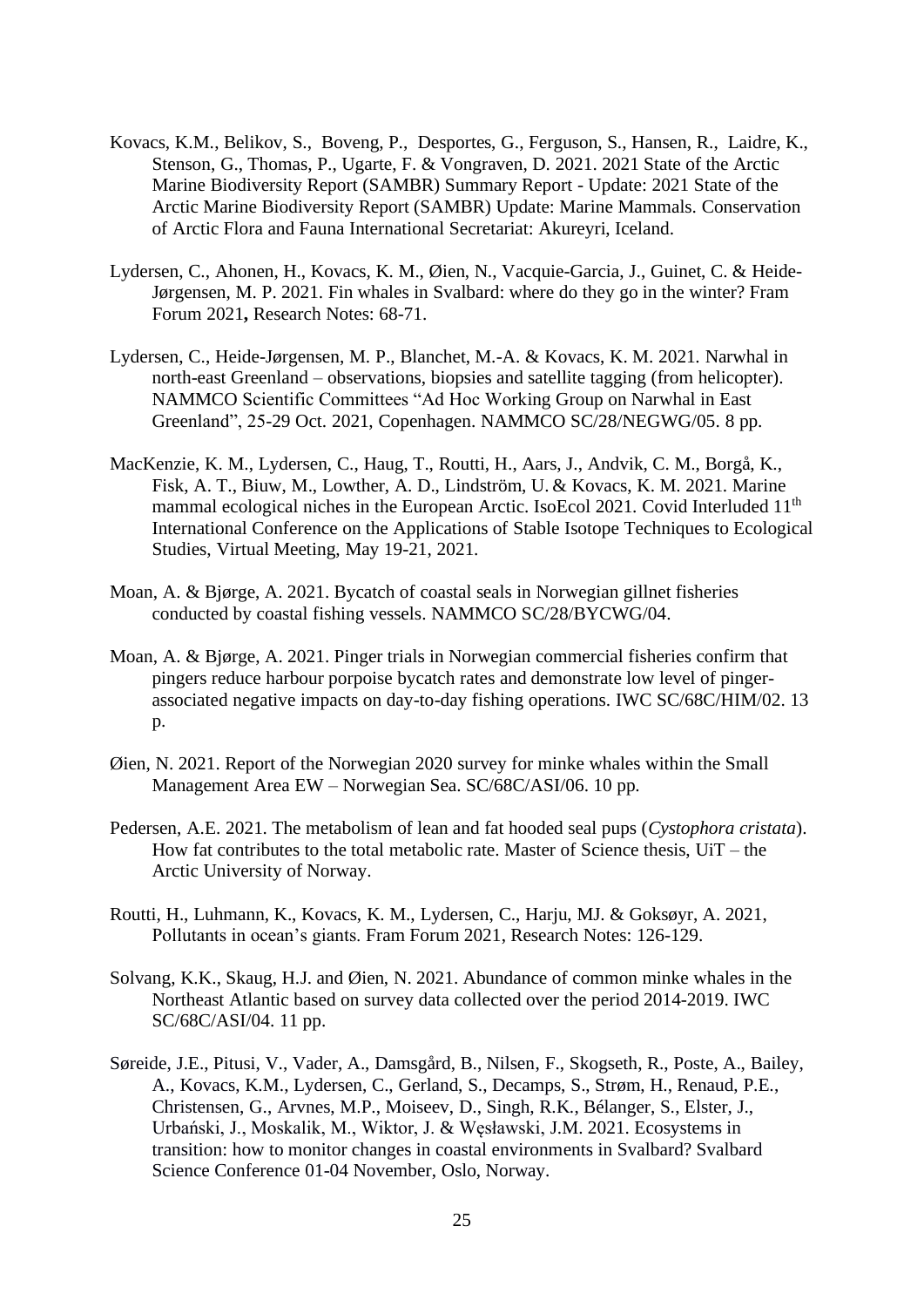Wassmann, P., Biuw, M. and Haug, T. 2021. A critical evaluation of whales as ecosystem engineers. IWC SC/68C/EM/02.20 pp.

# **VI DATA REPORTING TO NAMMCO COMMITTEES**

### **Sealing**

### Harp and hooded seals

Due to the uncertain status for Greenland Sea (West Ice) hooded seals, no animals of the species were permitted taken in the ordinary hunt operations in 2021. The 2021 catch volume for harp seals in the Greenland Sea was set at 11,548 animals of all ages. However, no Norwegian or Russian seal vessels hunted in the Greenland Sea in 2021. Only 16 hooded seals (whereof 12 were pups) and 10 harp seals (whereof 5 were pups) were taken for research purposes by Norwegian scientists. (Table VI.I).

### **Table VI.1. Norwegian catches of harp and hooded seals in 2021. 1+ means one year old or older seals.**

| Catching area: | The West Ice |              |       | The East Ice |      |       |  |
|----------------|--------------|--------------|-------|--------------|------|-------|--|
| Species        | Pups         | $_{\rm l}$ + | Total | Pups         | $+$  | Total |  |
| Harp seals     |              |              |       | 49           | 5012 | 5061  |  |
| Hooded seals   |              |              |       |              |      |       |  |

The last ICES recommendation (from 2019) for catch of harp seals in the White and Barents Sea was set at  $21,172$  animals of all ages. The  $50<sup>th</sup>$  Joint Norwegian-Russian Fisheries Commission (JNRFC) supported this ICES recommendation for 2021 and Russia alloted 7,000 harp seals to Norway for removals. A ban implemented on all pup catches prevented Russian hunt in the White Sea during the period 2009-2013. Despite this ban being removed before the 2014 season, there have been no commercial Russian harp seal catches in the White Sea in 2015-2021. One Norwegian vessel, hunting in the southeastern Barents Sea (the East Ice) in 2021, took a total of 5061 (including 49 pups) harp seals of which 23 were reported as struck-and-lost.

### Coastal seals

In 2003-2009, total annual **harbor seal** hunting quotas ranged between 704 and 989 animals, while annual catches were 538-905 harbor seals. In 2010-2020, annual harbor seal quotas ranged between 425 and 485 animals, while annual catches were 159-511 harbor seals. In 2021, the quota was 257 harbor seals and 238 were taken in the hunt.

In 2003-2011, recommended quotas on **grey seals** were 355-460 animals but set annual quotas were 1040-1536. Annual catches ranged between 111 and 516 grey seals in that period. Set grey seals quotas were 460 animals in 2012-2014, but due to observations of declines in grey seal pup production the quotas were reduced to 315 grey seals in 2015, 210 animals in 2016-2017 and 200 animals in 2018-2020. Annual catches were 19-216 grey seals in 2012-2020. In 2021, the catch quota was again 200 animals and 29 grey seals were taken.